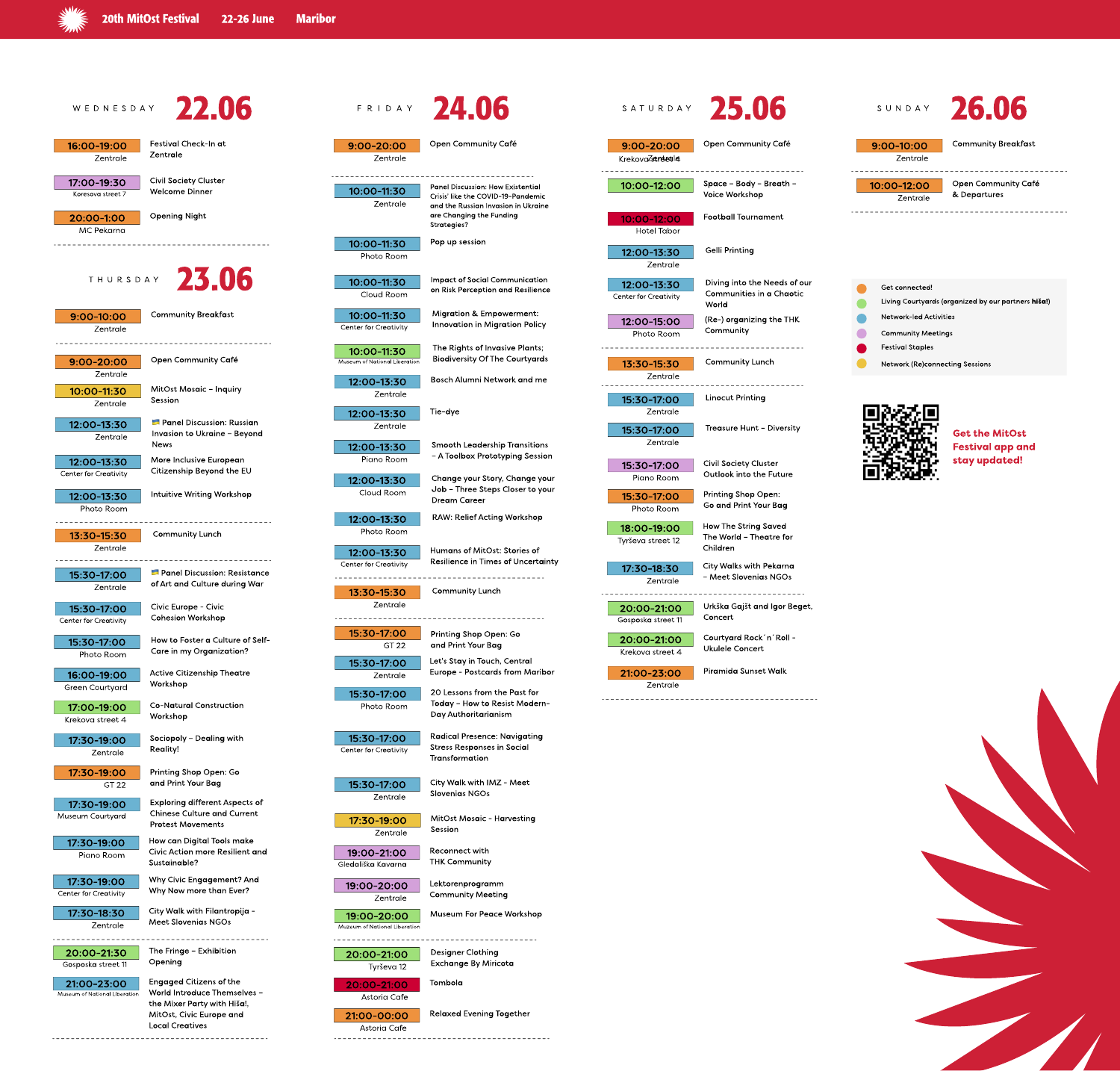

# **20th MitOst Festival Detailed Program**

# **Wednesday, June 22**

#### **Get Connected!**

**Festival Check-in** 16:00 – 19:00 Festival Zentrale

Upon your arrival in Maribor, please make sure to check-in to the Festival at the Info Desk in the Festival Zentrale. At the check-in, you will get your Festival wristband and a small surprise!

**Community Meeting**

#### **Civil Society Cluster Welcome Dinner** 17:00 – 19:00 Koresova street 7

Civil Society Cluster of Bosch Alumni Network members, participating in the Cluster Gathering are invited to join the welcome dinner on Wednesday, to (re)connect, meet other Cluster members and start the Gathering together. It will be a chance to set our intentions for the meeting and find out more about Bosch Alumni Network and Civil Society Cluster. Please note that if you haven't received an invitation to the Gathering opening but you would like to attend, you should contact **[Marta](mailto:kanarkiewicz@mitost.org)** for further steps.

#### **Get Connected!**

**Opening Night** 20:00 – 01:00 MC Pekarna

For the beginning of the 20th International MitOst Festival, we warmly invite you to the Festival Opening Night to enjoy an evening full of the joy of connection and re-connection. Dive into the unique atmosphere of summerly Maribor while our great performers make this night special with their live music. The ceremony will start in the front yard in front of MC Pekarna. After the official welcoming, there will be a concert from the Berlin-based music duet Ganna Gryniva & Tal Arditi. Enjoy their unique sounds of jazz mixed with Ukrainian folklore, and classical and experimental music.

The last part of the event will take place inside MC Pekarna to properly celebrate the opening of the MitOst Festival. For that, another live music act, DJ Rasha, will heat up the place. She will play different music genres ranging from House to Pop, R'n'B and Dancehall.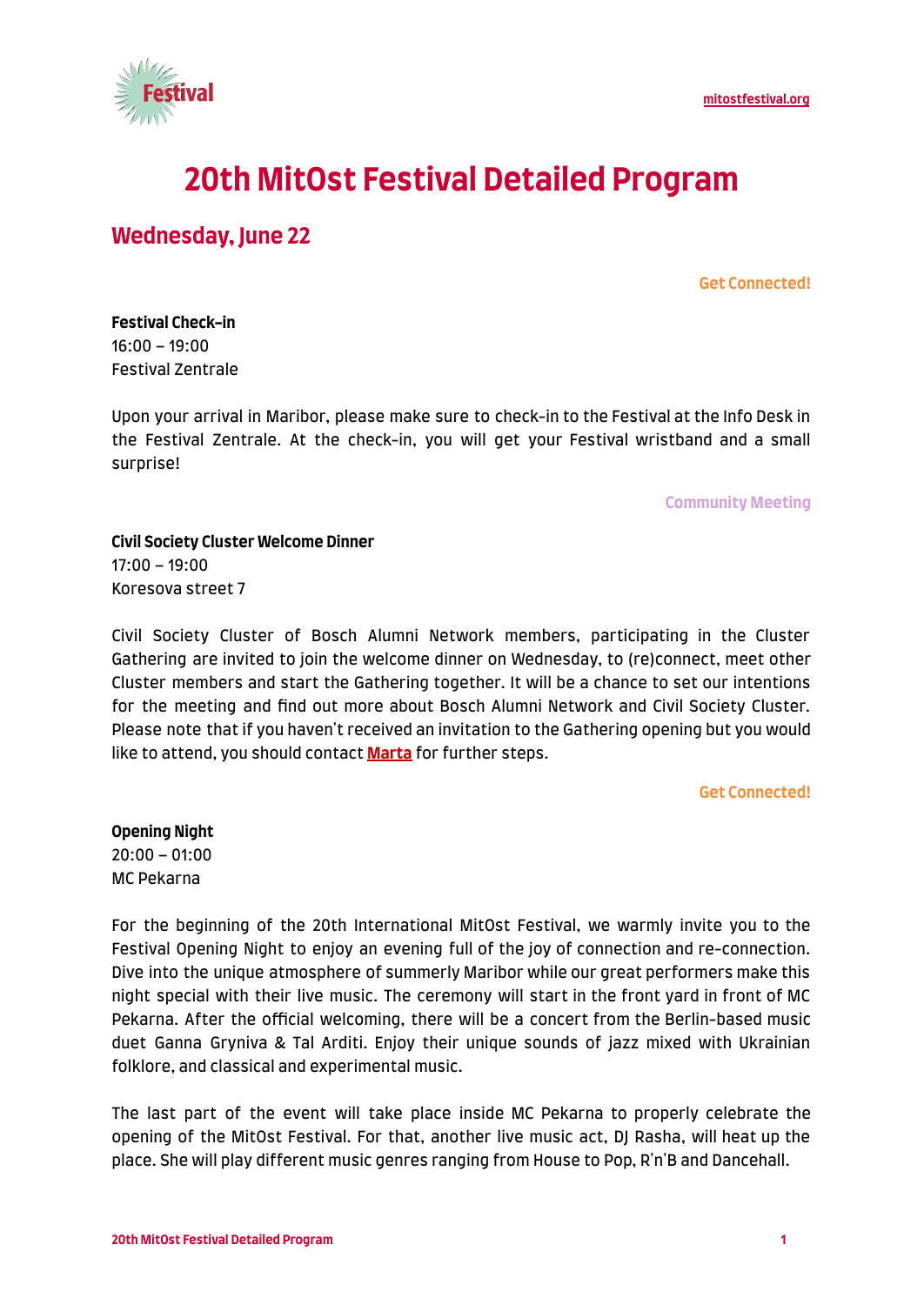

# **Thursday, June 23**

#### **Get Connected!**

**Community Breakfast** 09:00 – 10:00 Festival Zentrale

The Community Breakfast serves as an informal space to gather in the mornings and to start the Festival days together. Here, you can exchange over the following days, have a relaxed talk while enjoying breakfast and connect and re-connect with the MitOst Community.

**Get Connected!**

**Open Community Café** 09:00 – 20:00 Festival Zentrale

The Festival Zentrale marks the heart of the MitOst Festival and serves as a space for (re-)connection and creativity. The Open Community Café will take place from Thursday to Saturday from 9:00 - 20:00 in the Zentrale and is thought to be an informal gathering space. Here, you can connect in an open setting with other participants and shape the space with your creative imagination. At the Festival Zentrale, you will have the chance to get to know other MitOst Festival participants and exchange your ideas. You can use the Open Community Café as you like: have a coffee at the Café, get creative at the craft station or leave your mark on the Community Mural.

**Network (Re)connecting Sessions**

**MitOst Mosaic** 10:00 – 11:30 Festival Zentrale Andreas Knoth, Linnéa Mühlenkamp, Rasha Shaaban

**The MitOst Mosaic is the opening event of the Festival.** Here, people can gather, (re-)connect and dive into the topics related to this year's festival edition. As the Mosaic marks the starting point of the Festival, we encourage you to be present and to connect with the MitOst Community in this setting.

The Mosaic is a space for co-creation and inquiry on resilience and thriving in and around the MitOst Community. Participants can elaborate, discuss and develop questions regarding the Festival theme and bring them to a wall. Until Friday, June 24, you can collect your questions and bring them to the Mosaic wall.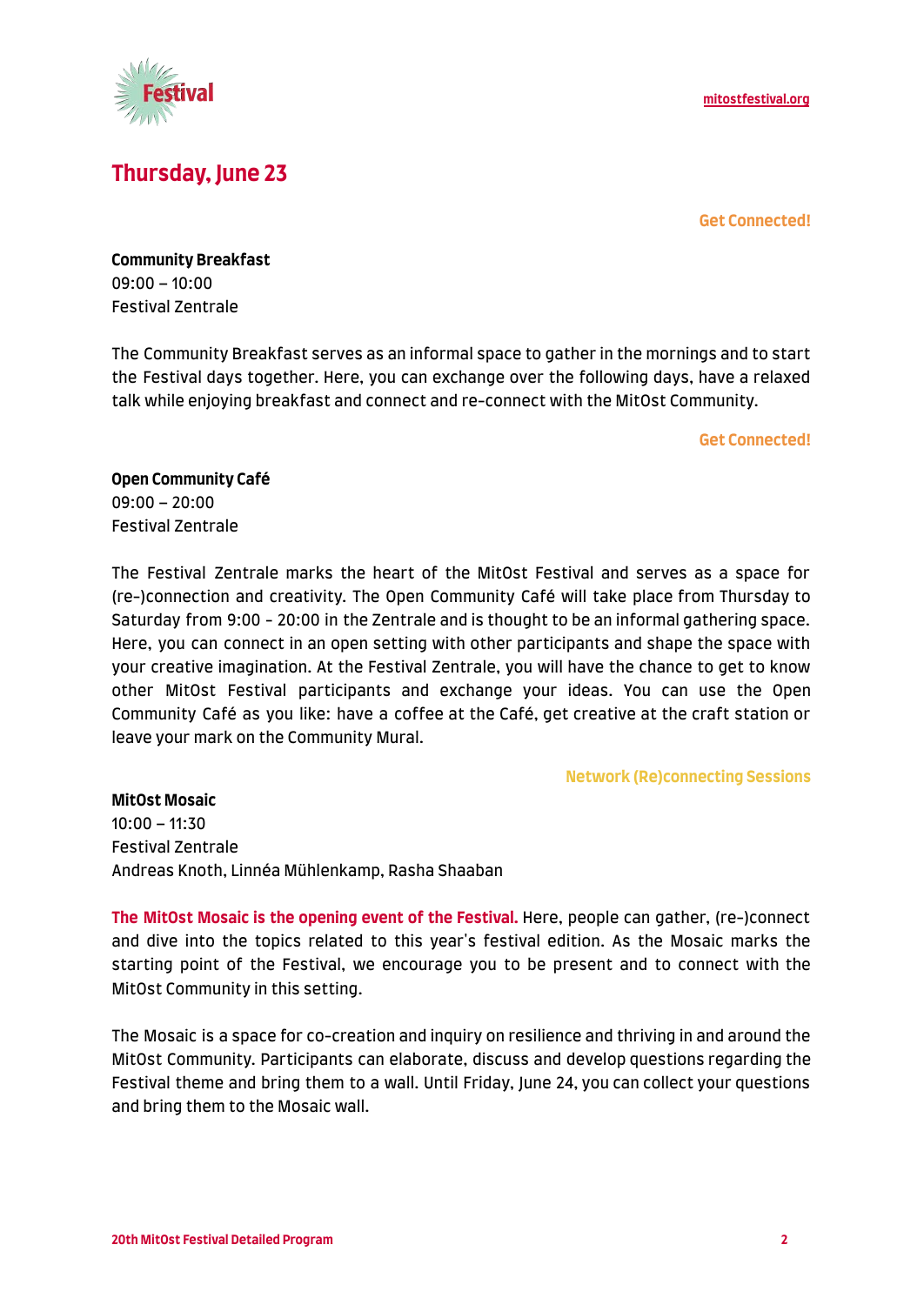

**Network-led Activities**

#### **Panel Discussion: Russian Invasion to Ukraine – Beyond News**  $12:00 - 13:30$

Festival Zentrale Annegret Wulff & Alona Karavai

MitOst community has been shaken by the Russian invasion of Ukraine and open, non-provoked war in the centre of Europe (as well as in one of the centres of the MitOst community). MitOst has reacted by fast creating the Ukraine Solidarity Fund, many MitOst members joined the effort to help in various roles and various countries.

What's happening in Ukraine now – beyond news, in the working everyday life of MitOst members being based in Ukraine working from inside? What's happening around Ukraine now – beyond news, in the MitOst-related communities from various countries helping from outside? Which solutions seem to be effective, which projects have been already launched in the MitOst network and which are about to come? Join our interactive session in order to get to know a few answers to these questions - in a horizontal way, in smaller groups and in direct conversation. We'll facilitate the space so that catch up on as much info as possible.

**Network-led Activities**

#### **Intuitive Writing Workshop** 12:00 – 13:30 Photo Room Frank Weiße-Bartos

This Workshop is about the examination of methods of intuitive writing, explanations of writing techniques and a Workshop with practical exercises. Questions that we consciously ask ourselves, but also those that lie dormant within us, can thus receive a literary answer. Possibility of a public reading. The participants write in their mother tongue. It is about the writing process, not about text corrections. Suitable for the curious!

**Network-led Activities**

### **More Inclusive European Citizenship Beyond the EU** 12:00 – 13:30 Center for Creativity Catriona Mair & Tony Venables

ECIT Foundation (on European Citizens' Rights, Involvement and Trust) was established as a public foundation in June 2015. In the world of European think-tanks, it fills a gap being the only one to concentrate solely on European citizenship. ECIT is becoming a resource of know-how, research, and contacts and one of support for civil society organisations, academics, and policymakers when they work on this theme. Since the ECIT Foundation was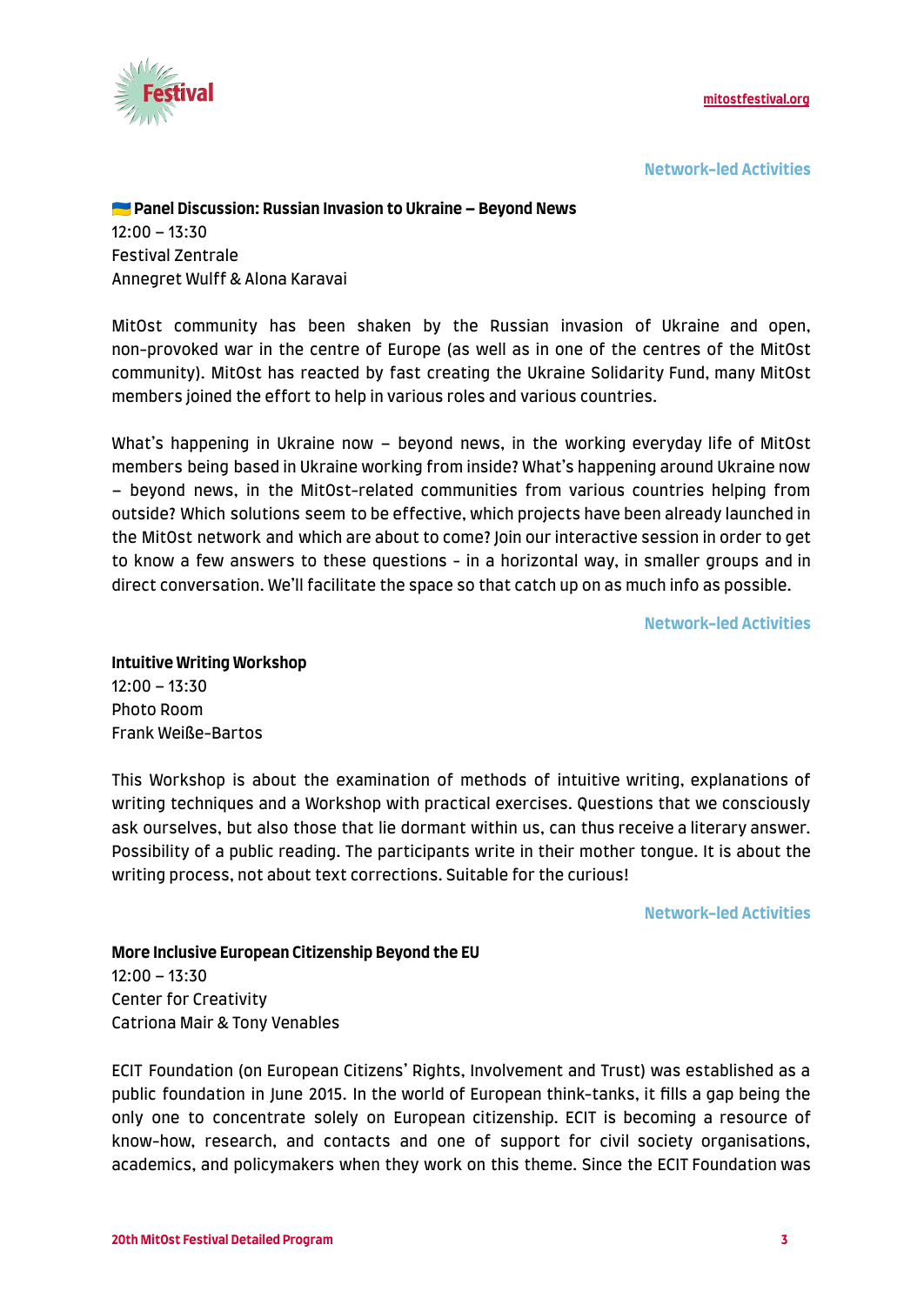

founded in 2015, the question of whether the status of EU citizens should be limited to nationals of member states has been constantly on the agenda. This is not a new issue.

This workshop comes at a time when European Citizenship is being subject to expansion from Ukraine, Moldova and Georgia. The illegal invasion of Ukraine by the Russian State has revealed there is this sense of common citizenship and shared values across the continent in the population more generally. ECIT's interactive workshop will be split into three parts. The first part will be a Question time where the audience will be asked questions related to EU Citizenship. The second part will then be an answer time from ECIT Foundation. It will be then when the question of can we imagine a more inclusive EU citizenship will be discussed. This will also be an opportunity to present ECIT's work on European Citizenship, most notably ECIT's Statute on European Citizenship. Lastly, there will be a declaration on the expansion of EU Citizenship with a keynote speech by an expert on EU citizenship.

#### **Get Connected!**

**Community Lunch** 13:30 – 15:30 Festival Zentrale

During the Community Lunch, you have the chance to gather in an informal setting. Exchange the impressions you gained about the Festival and the Workshops you experienced while enjoying a delicious meal. Here, you can recharge your battery for the upcoming program points of the day and get excited for the program points that are about to happen next.

#### **Network-led Activities**

**Panel Discussion: Resistance of Art and Culture during War** 15:30 – 17:00 Festival Zentrale Alina Zevakova

During the war, you ask yourself many questions you have never asked yourself before. After the basic survival ones, comes the broader perspective. Particularly, what is the value of art and culture when your city is being bombed, when there is no certainity in anything when everything seems not to matter anymore? The experience of a theatre community in Kyiv that became a bomb shelter on the 24th of February, but continued productions of performances even in these circumstances.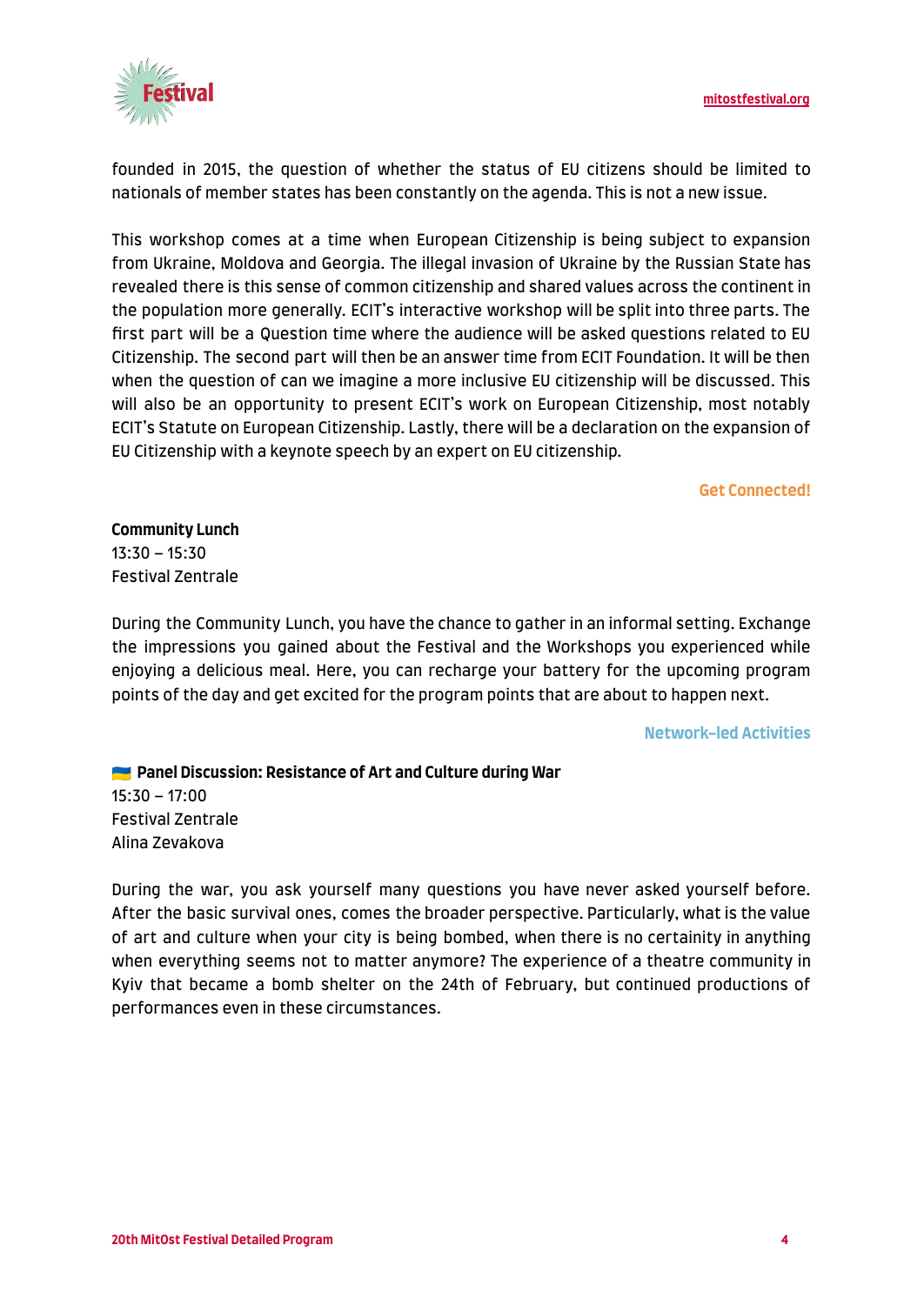

**Network-led Activities**

**Civic Europe – Civic Cohesion Workshop** 15:30 – 17:00 Center for Creativity Sophie Pornschlegel & Louisa Slavkova

#### **Participation is limited in numbers! If you are interested to take part, please contact Monika Nikzentaitis-Stobbe in advance via Telegram or Whatsapp: +4915735356462.**

From civic cohesion to European cohesion: the importance of strengthening engagement on the local level in Europe.

Peripheral areas are neglected for various reasons. They are often depopulated, badly connected in terms of infrastructure, and with high levels of unemployment. But even central localities in Europe often exhibit characteristics of peripheries, especially in countries with high levels of centralization.

Such areas, however, can also be attractive, as life there is less hectic and closer to nature. But civic life and the civic competencies of the local population in peripheries result in susceptibilities to populist ideas, conspiracies and civic apathy. Comparative mapping of four so-called 'civic desert' regions in Europe – areas perceived as offering few to no opportunities to actively participate in and learn about civic life, offers an understanding of what the needs, but also assets, of such areas are.

In order to address them, we coined the term civic cohesion. It is defined by citizens having plentiful opportunities, the ability, and the motivation to actively participate in the civic life of a democratic community. But civic cohesion certainly needs a sharper definition. In addition, we propose integrating the notion of civic cohesion into the EU's overall approach to cohesion so that it addresses not only questions of physical infrastructure and economy but also those of civic infrastructure and literacy in peripheries.

With this in mind, the Sofia Platform Foundation and Connecting Europe (European Policy Centre) would like to invite you to a brainstorming session at the MitOst Festival in Maribor, Slovenia, evolving around the following key questions:

- How can we sharpen the definition of civic cohesion, especially if it were to be adopted in an EU policy and funding instrument? What distinguishes civic cohesion from social cohesion?
- Which EU policies and instruments are best suited to tackle low civic cohesion in Europe? Which actors in the EU MS are best suited to work on improving civic cohesion?
- What type of data do we need on a local and European level in order to inform activities and policies aiming to improve civic cohesion?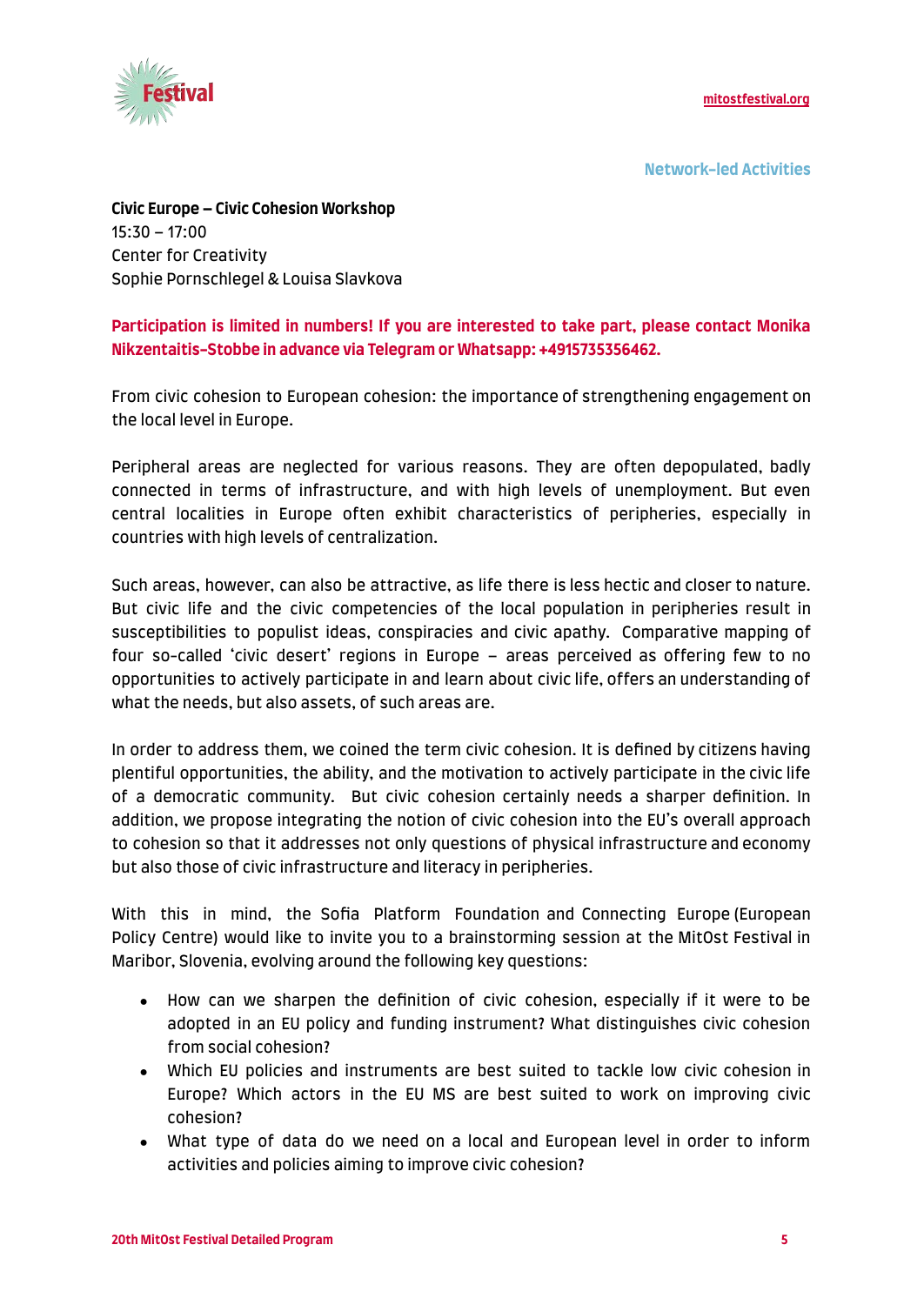

**Network-led Activities**

#### **How to Foster a Culture of Self-Care in my Organization?**

15:30 – 17:00 Photography Room Salome Ast

We'll brainstorm together, share experiences and advise each other on individual self-care practices and on how to foster a healthy and supportive work culture and environment for all - which might be especially challenging when you're very committed to a cause. You are welcome to join regardless of your role or the type and size of the organization you work in.

**Network-led Activities**

**Active Citizen Theatre Workshop** 16:00 – 19:00 Green Courtyard Nina Vombergar & Grega Močivnik

The 3-hour workshop presents exercises and games based on interactive physical theatre and deals with the topic of active citizenship, more specifically the ways in which an individual participates in a group, community, country and society. Practical possibilities will be presented to use interactive theatre methods to promote active participation at the micro (individual – group) and macro (individual – community, country, society) levels.

The aim of the workshop is to familiarize and adopt interactive theatrical methods to obtain the best of public speaking, encourage communication and empathy, and promote active and responsible action in the community. Interactive theatrical methods, which participants will be able to further use in their work with different target groups, encourage constructive and creative inclusion in community, social and political life.

**Living Courtyards**

**Co-Natural Construction Workshop** 17:00 – 19:00 Krekova ulica 4

At the workshop on natural construction, the architect Robert Veselko will introduce us to the principles of construction, which eavesdropping on nature and learning from it. Not only for us humans but also for others. In the practical part of the workshop, we will design a small building made of clay and straw, which will become home to the insects of this Maribor courtyard. You are invited; both human and non-human species!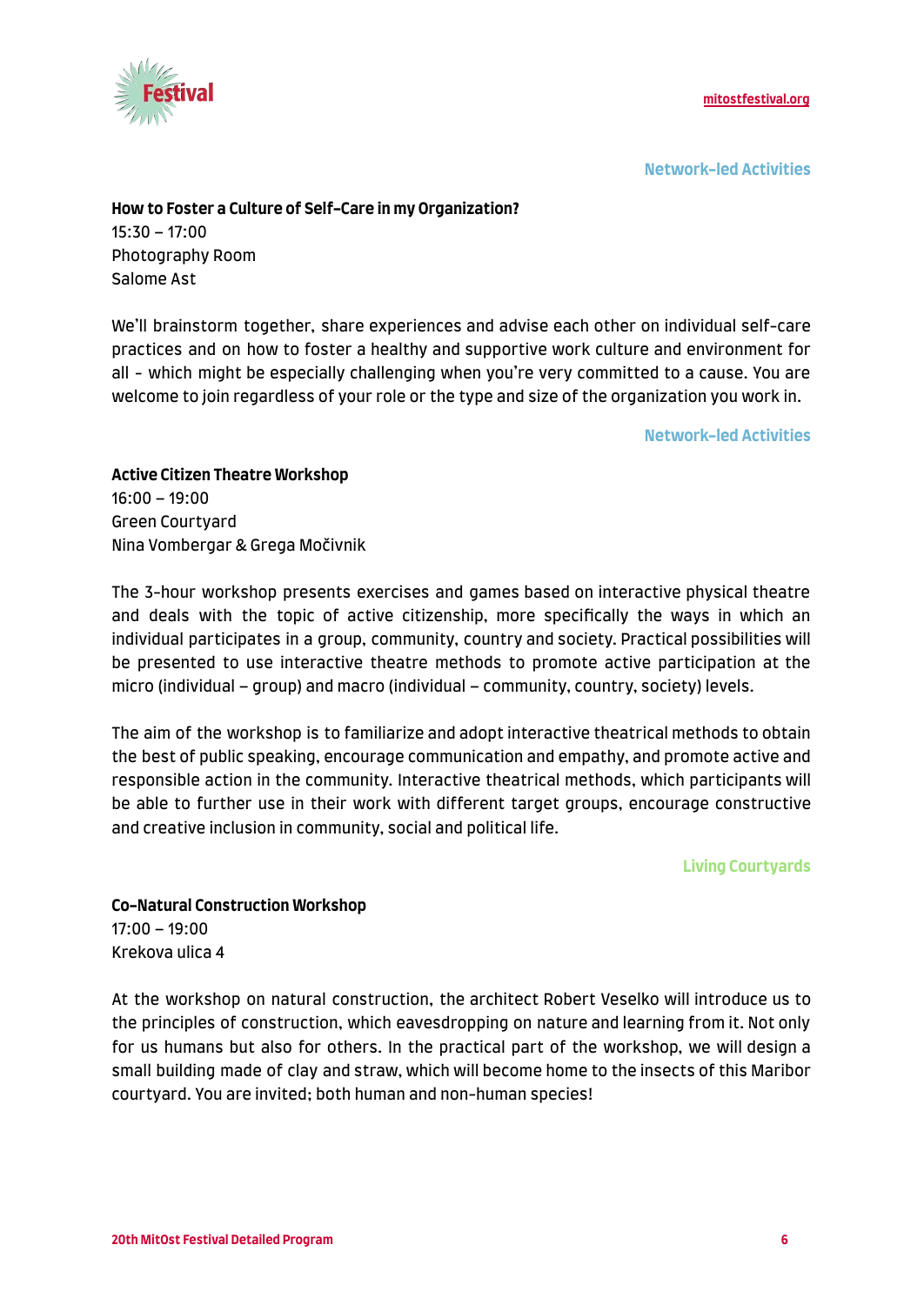

**Network-led Activities**

#### **Why Civic Engagement? And Why Now more than Ever?**

17:30 – 19:00 Piano Room Antonia Nechita & Mădălina Ene

The session challenges the creativity of participants, proposing they film short videos/messages that foster the importance of civic engagement, especially during these turbulent/emotional/dividable times.

In this workshop, we will challenge the participants to demonstrate their talents as screenwriters, stage directors and actors while bringing to the spotlight the main theme, civic engagement. Participants will be divided into groups and, with one hour available, will film a short creative video (2-minute video) that fosters the importance of civic engagement. In the end, we will watch the 2-minutes videos and use the material to discuss why civic engagement is so valuable, especially during these turbulent, emotional and dividable times.

**Network-led Activities**

**Sociopoly – Dealing with Reality!** 17:30 – 19:00 Festival Zentrale Áron Csere, Ágnes Tóth, Zsuzsa Béres-Áfra, Melitta Szarka

In this game, anyone can try out what income from benefits, family allowances, childcare allowance, and casual work is worth. The game moves through the days of an average month - speeding up the time a little, using dice rolls - and players have to survive the month on the income of those permanently out of work (the amounts of income and expenditure are roughly equivalent to current Hungarian reality).

**Network-led Activities**

**Exploring different aspects of Chinese Culture and Current Protest Movements** 17:30 – 19:00 Museum Courtyard Lei Wang & Frane Schmidt

The workshop will introduce different aspects of Chinese culture in a fun environment with practical methods. We will also have a look at local artists and modern protest culture in a station-based workshop setting. The goal is to show a not-as-often seen side of China and to engage in group discussions.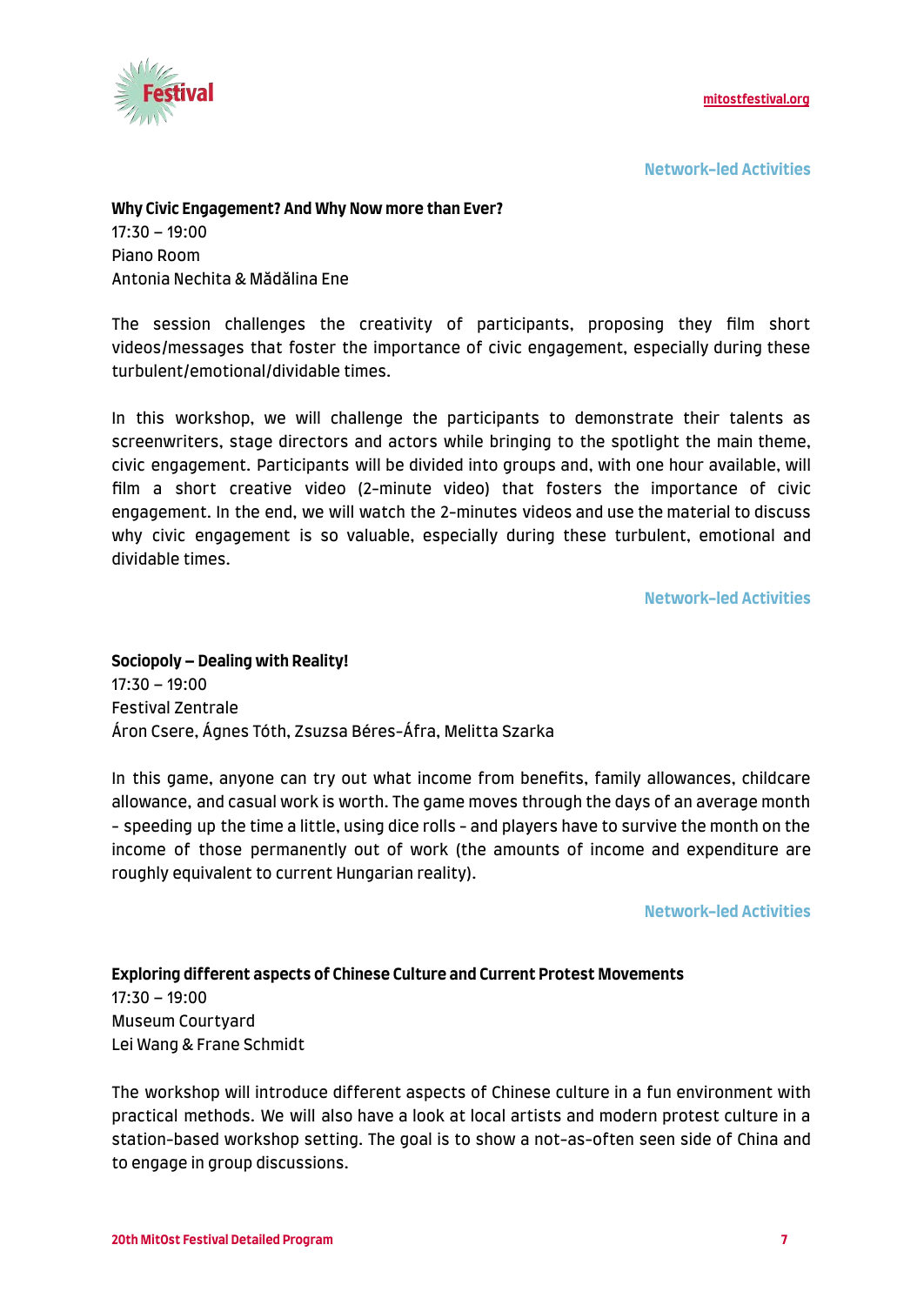

**Network-led Activities**

## **City Walk with Filantropija - Meet Slovenias NGOs** 17:30 – 18:30

Meeting Point: Festival Zentrale

In the City Walks, engaged Slovenian NGOs will show you around the city of Maribor, present their projects and tell you about their fields of activity. In those walks, you have the chance to connect to international networks, elaborate questions and get insights into their work.

**Network-led Activities**

#### **How can Digital Tools make Civic Action more Resilient and Sustainable?** 17:30 – 19:00 Center for Creativity Sara Dutch

Civic initiatives in Europe need more connection in face of war and the demise of democracy to sustain their activities.

Together, we will discuss how the use of digital tools such as social media and digital platforms enhances but also impedes civic activism, and share examples of best and worst practices. Thus, we will try to formulate some ideas on how connectedness and online sharing of best practices can contribute to making civic action more sustainable and activists more resilient through community and what digital tools are best used to what end.

#### **Get Connected!**

**Printing Shop Open: Go and print your bag!** 17:30 – 19:00 Printmaking Arts Centre

In the Printmaking Arts Centre, you have the chance to get creative. Create your own sustainable bag while using a crafty printing machine. Take the bag back home with you as a beautiful souvenir from the MitOst Festival.

**Living Courtyards**

**The Fringe: Opening Exhibition** 20:00 – 21:00 Gosposka ulica 11

In numerous photographic projects in recent years, she examined the interaction and interdependence of premises and people. Cities are infiltrated by different meanings and characters. Their recognition and reading draw narratives about times and people, about systems and countries. About us before and after.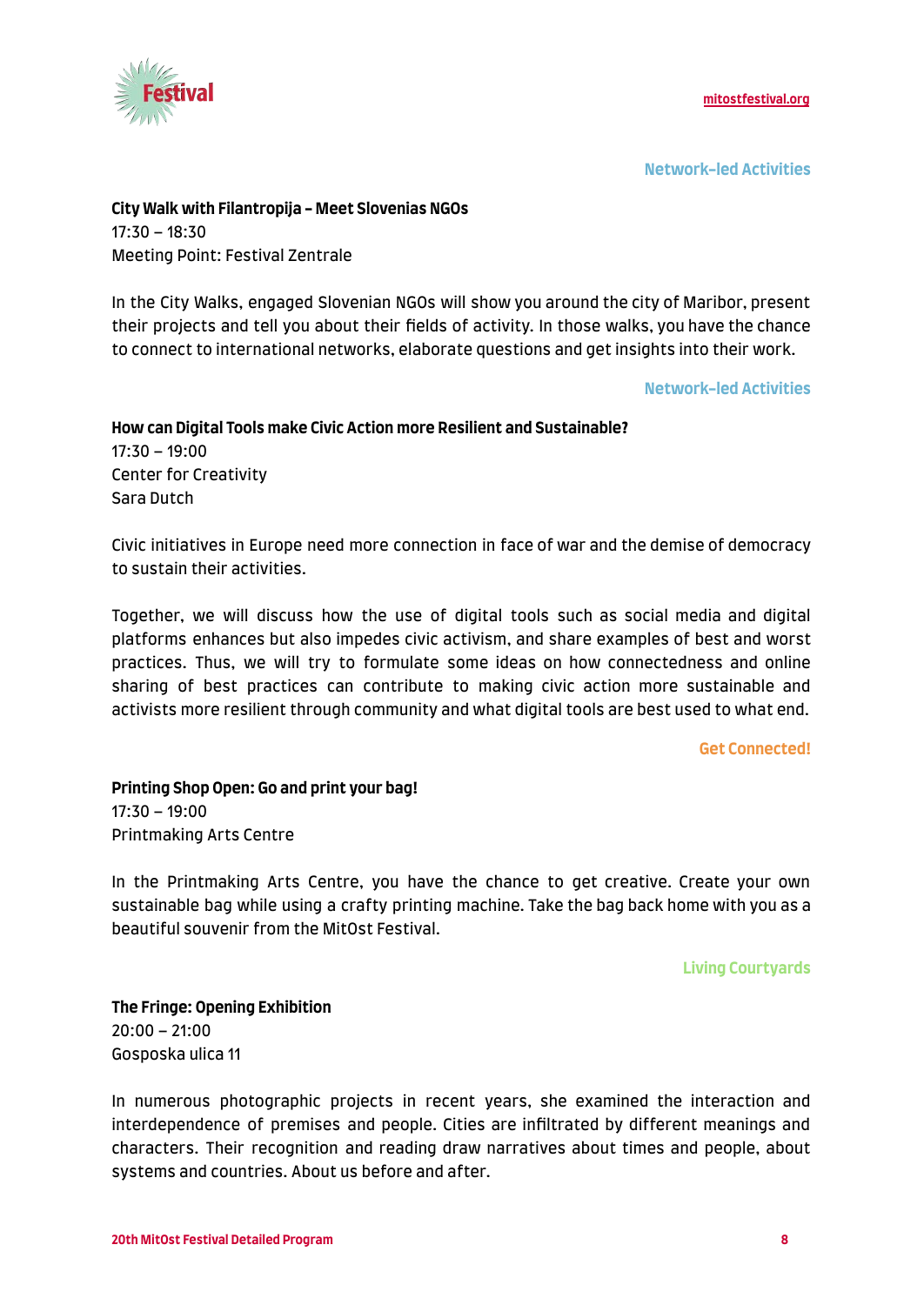

The photographic exhibition will be open in 3 courtyards for the duration of the Living Courtyards each day from 10.00 - 16.00.

#### **Network-led Activities**

#### **Engaged Citizens of the World Introduce Themselves - The Mixer Party** Museum of National Liberation 21:00 – 23:00

We encourage you to meet engaged citizens of the world from various backgrounds in the Mixer Party with hiša!, MitOst, Civic Europe and local creatives.

Maribor hosts more than 200 engaged individuals from all over the world who work in culture, environmental protection, urbanism, pedagogical fields, public administration, politics, and so forth. In the Museum Courtyard, you will be able to listen to interesting presentations on the work and challenges of international networks and of engaged citizens of Maribor. After the presentation, there will be space for socializing and mingling. **If you need inspiration for your work or your local environment – you are warmly invited.**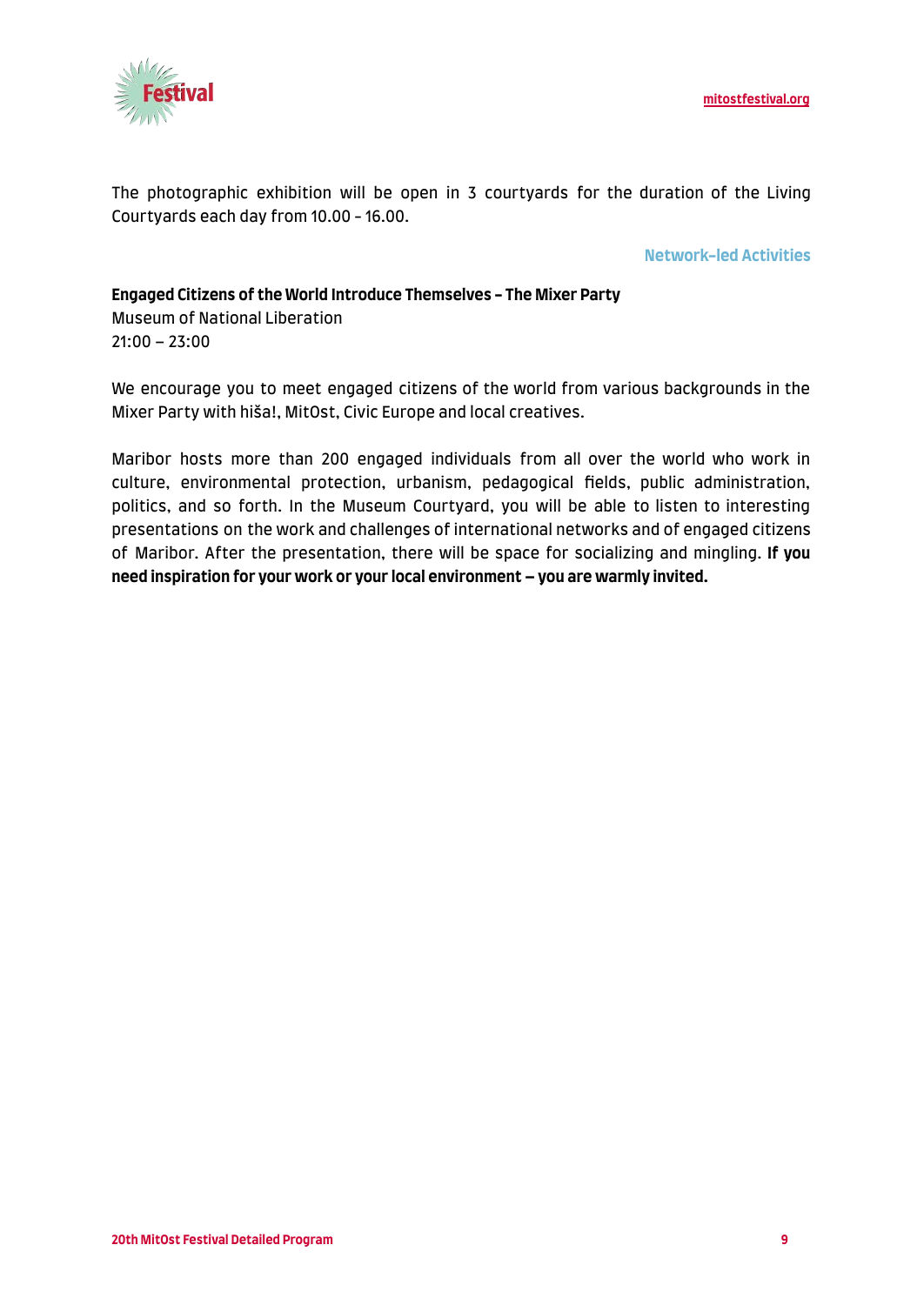

# **Friday, June 24**

**Get Connected!**

Open Community Café 09:00 – 20:00 Festival Zentrale

The Festival Zentrale marks the heart of the MitOst Festival and serves as a space for (re-)connection and creativity. The Open Community Café will take place **from Thursday to Saturday from 9:00 - 20:00** in the Zentrale and is thought to be an informal gathering space. Here, you can connect in an open setting with other participants and shape the space with your creative imagination. At the Festival Zentrale, you will have the chance to get to know other MitOst Festival participants and exchange your ideas. You can use the Open Community Café as you like: have a coffee at the Café, get creative at the craft station or leave your mark on the Community Mural.

**Network-led Activities**

**Panel Discussion: How Existential Crisis' like the COVID-19-Pandemic and the Russian Invasion in Ukraine are Changing the Funding Strategies?** 10:00 – 11:30 Festival Zentrale Annegret Wulff, Markus Lux, Sophie Pornschlegel, Louisa Slavkova, Jochen Butt-Pośnik, Alona Karavai

For nearly 2 and a half years the COVID-19 pandemic goes in waves around the globe and makes every long-term planning of activities a threat, but also opened new opportunities in the form of online meetings making events much more inclusive, ecological and also efficient?

On the 24th of February 2022, the war on Ukraine started and lead to a turn of an era. What impact does this system-changing crisis have on civil society? How did the field change? Which actors did emerge or change their roles? Which activities are needed now and in the upcoming years?

We would like to discuss this with our panellists and the audience together.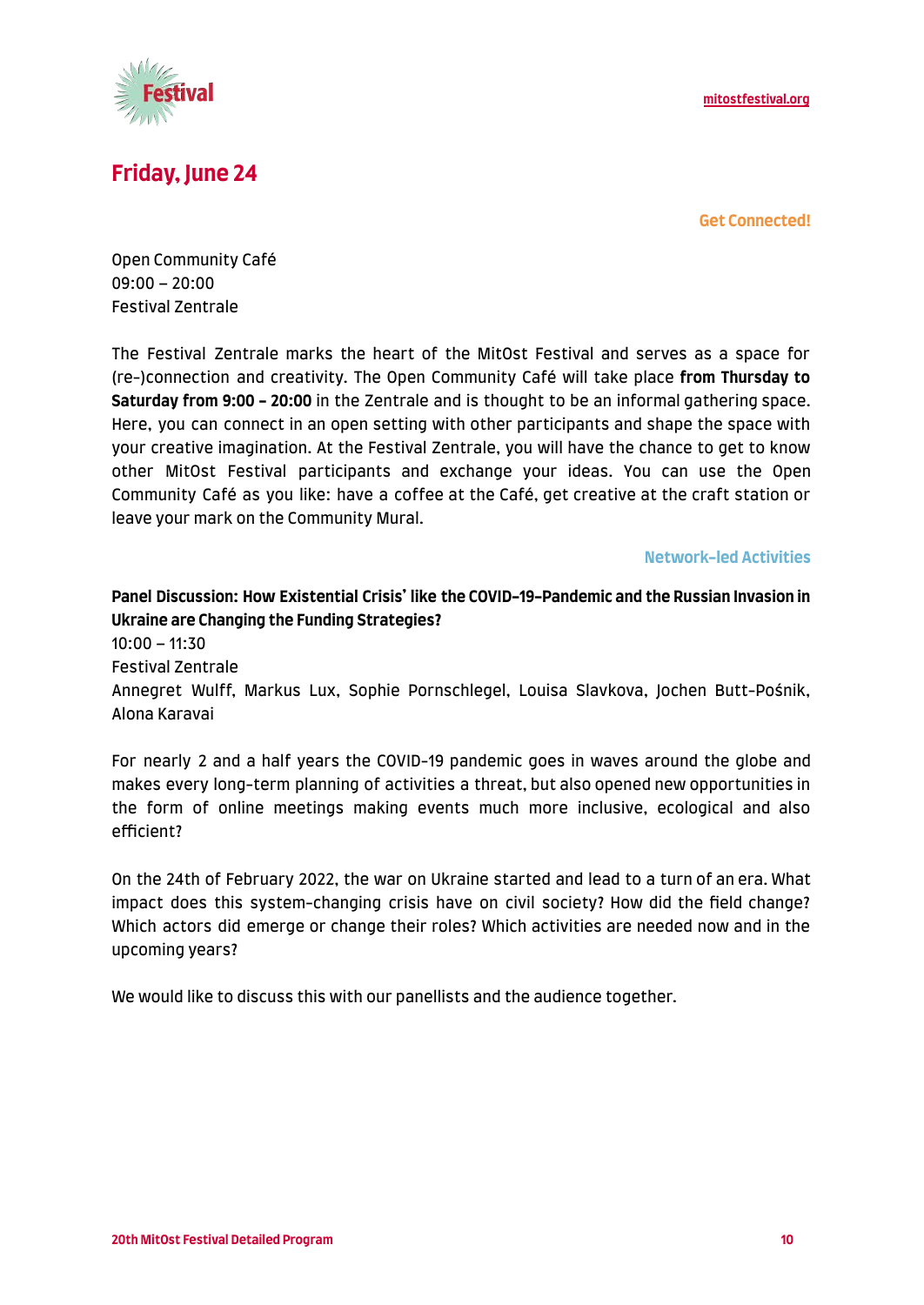

**Network-led Activities**

#### **Impact of Social Communication on Risk Perception and Resilience**

10:00 – 11:30 Cloud Room Ara Nazinyan

Personal experience, social communication, and cultural traditions as underlying factors for perception are essential for developing resilience and risk management strategies. Participants of the workshop will start the session with a dynamic game to explore how media and social networks create a perception of reality. Then, the presentation on the experience of using a disaster risk perception index in various countries will be followed by an online polling exercise. The group will complete the session by discussing how the risk perception index can help develop both personal stress management tactics and community resilience and risk management strategies.

**Living Courtyards**

**The Rights of Invasive Plants**  $10:00 - 11:30$ Museum of National Liberation Maribor

What edible weeds grow in Maribor's backyards? And why do we actually call certain plants weeds or invasives and we remove them and cultivate others? Can we draw parallels between our attitude to weeds and other cultures? We will walk through the courtyards, identify some edible weeds and discuss the limits of our language and thus the limits of our world with a wild snack in the Museum Park. **The workshop will be held in English and Slovenian.**

**Network-led Activities**

**Pop-Up Session** 10:00 – 11:30 Photo Room

**The Pop-Up Sessions serve as space for spontaneous Workshop and Community activity ideas.** Please register your idea at the Info Desk in the Festival Zentrale. We encourage you to register early so that other participants have the chance to get informed about your planned session. Feel free to get creative!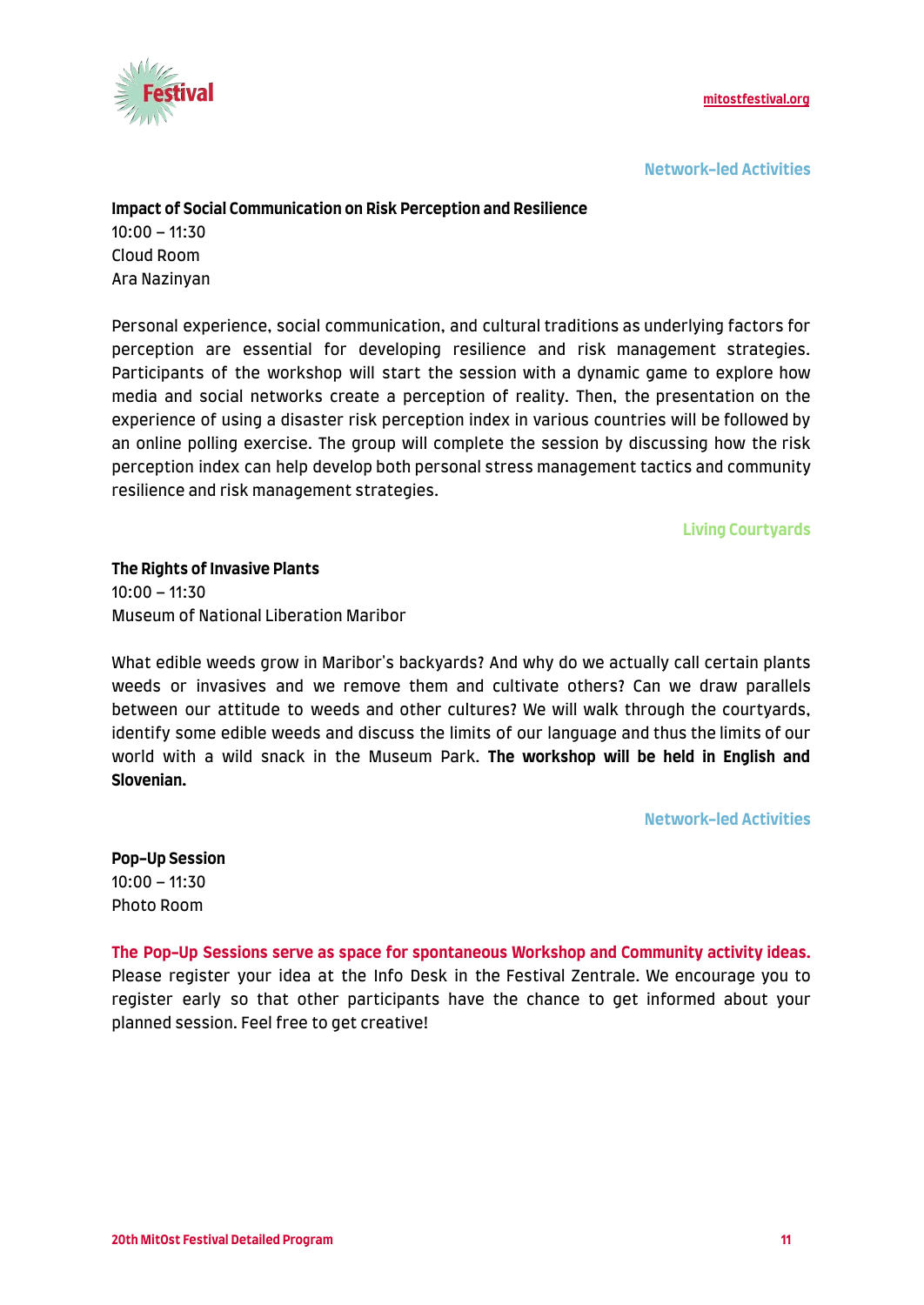

**Network-led Activities**

#### **Migration & Empowerment: Innovation in Migration Policy**

 $12:00 - 13:30$ Center for Creativity Pieter Boeder

In this workshop, we will bring together people, organisations and communities that are showing leadership in the field to share and interact, creating a 'network of networks in which knowledge is shared and capacity is built, focusing on 'best practice' as a non-offensive lever for agenda setting and collective action.

**Network-led Activities**

**Smooth Leadership Transitions – A Toolbox Prototyping Session** 12:00 – 13:30 Piano Room Marischa Weiser & Andreas Knoth

Leadership Transitions are among the trickiest points in an organisation's life. Be it in a crisis move or as a carefully planned process, it is usually as hard to let go as it is to step up and virtually impossible to move into someone else's shoes. What can be most challenging is finding the right balance between continuity and a fresh start. Where such a transition is marked by a generation change the role transfer is also accompanied by a profound cultural shift that calls for reflection.

The Civil Society Toolbox comprises a set of methods and workshop flows for organisation development. The 12 modules are continuously expanded and adapted for more regions (**[learn more](https://civilsocietytoolbox.org)**). The latest theme in development is Leadership Transition & Generation Change in Organisations.

In this workshop, we will present the work-in-progress version of the new path and try out some of its methods. In addition, we want to discuss your experiences and key challenges in leadership transitions and collect possible additions to the flow.

**Network-led Activities**

**The Bosch Alumni Network and YOU** 12:00 – 13:30 Festival Zentrale Sarah Walther-Young

Sarah from the iac Berlin will explore with you what the Bosch Alumni Network is, how it works, ways to get involved and how the network can benefit you in your work.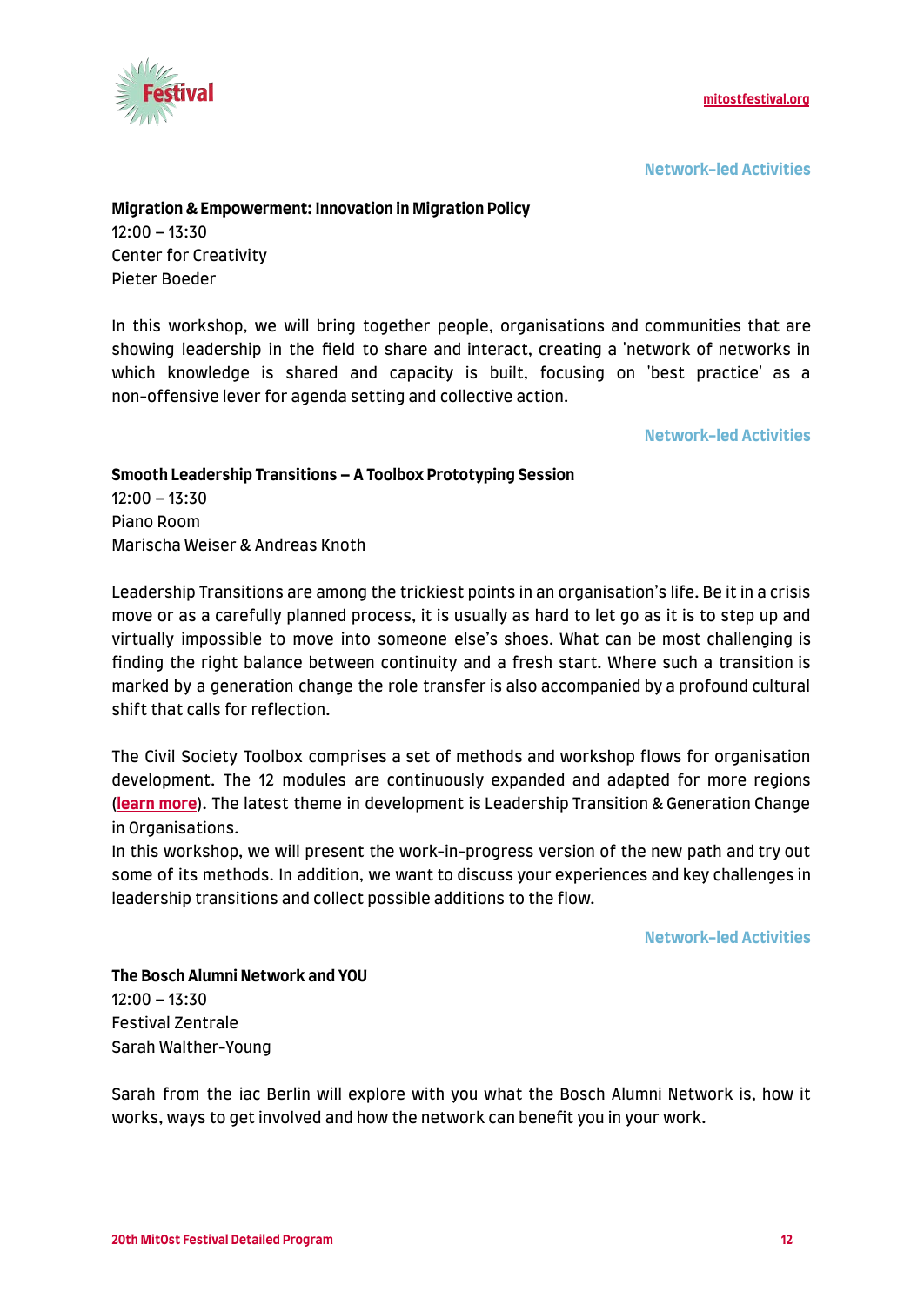

**Network-led Activities**

#### **Change your Story, Change your Job – Three Steps Closer to your Dream Career**

 $12:00 - 13:30$ Cloud Room Eszter Boros

There are as many career paths as people. If you want to make an impact on your community or the environment, you can find your way – no matter your skills and interests. In this workshop, you learn ways to reflect on where you are and where you want to go in your career. We take a look at the past and the future, and you work on tangible steps for the coming weeks.

Suitable for any age! We might reflect more on career choices close to our university years, yet this question is relevant to all ages and life stages.

**Network-led Activities**

**Tie-Dye** 12:00 – 13:30 Festival Zentrale Adina Constantin

Tie-dye is a term used to describe a number of resist dyeing techniques and the resulting dyed products of these processes. The process of tie-dye typically consists of folding, twisting, pleating, or crumpling fabric or a garment, before binding with string or rubber bands, followed by the application of dye or dyes.

**Network-led Activities**

**Humans of MitOst: Stories of Resilience in Times of Uncertainty** 12:00 – 13:30 Center for Creativity Rasha Shaaban

Are you familiar with Humans of New York stories? We are going to sit together and share personal stories about Resilience in Times of Uncertainty. How did we deal with the last two years of the pandemic? What are we seeking to change in our lives today? What do we want to keep the same? What is resilience for us? What is wrong or good about living in times of uncertainty? Join us in a storytelling session to share and listen to stories from others who might have a similar experience to yours.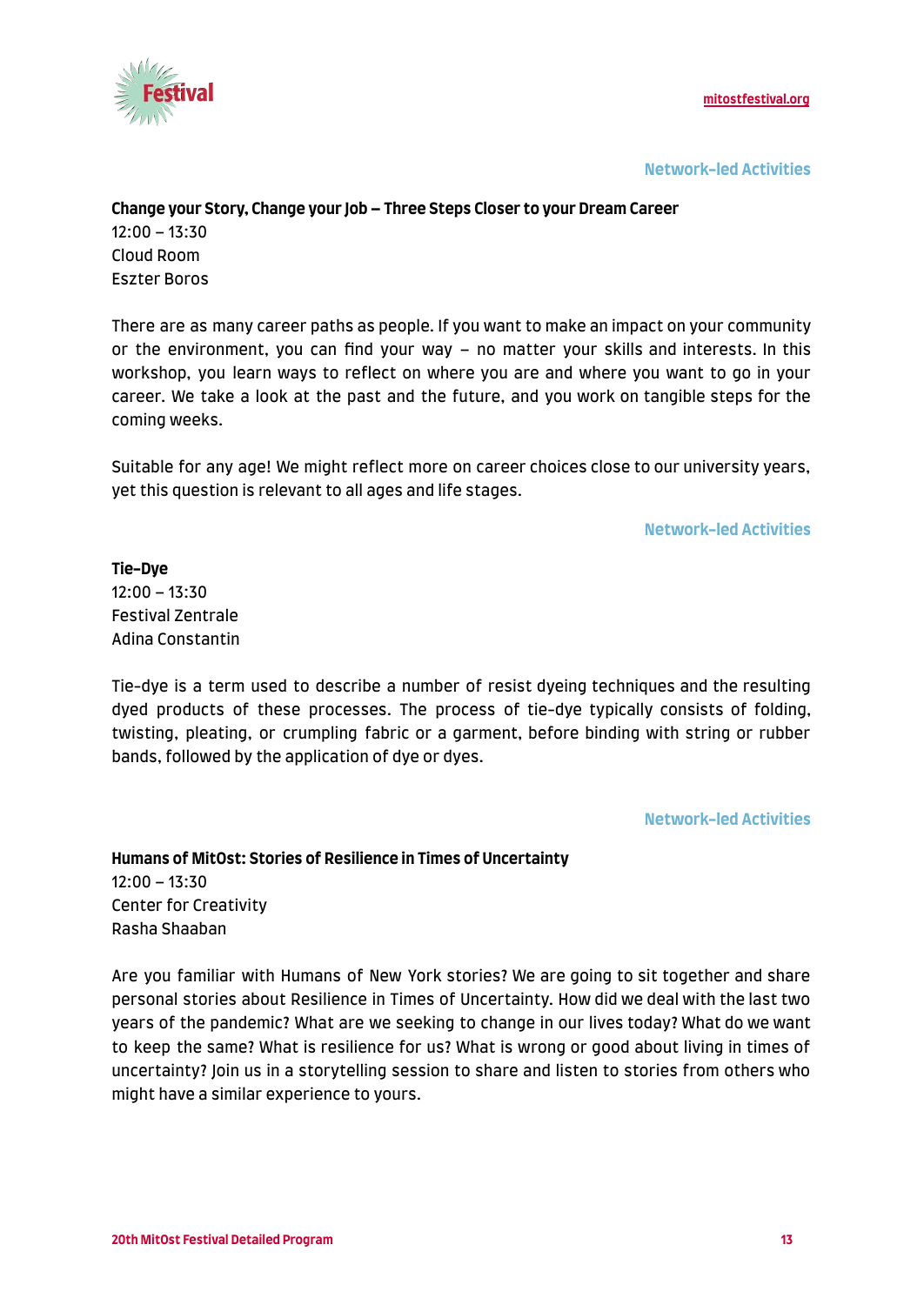

**Network-led Activities**

**RAW: Relief Acting Workshop**  $12:00 - 13:30$ Photo Room

Alina Zevakova

Relief Acting Workshop. We will be working on transforming different emotions and experiences into game-like exercises, in order to take a small step towards self-help and taking care of ourselves. 90 minutes dedicated to your well-being and release at least a part of the burden we all, in our own ways, carry on our shoulders; to find bearable means of facing the beast at the heart of the labyrinth. Mainly it is based on Augusto Boal`s techniques of the system "Theatre of The Oppressed", as well as some other sources and techniques of drama therapy.

"Dramatherapy is a 'therapy of optimism', that does not simply reach back endlessly into our individual pasts for clues to the present, but states now, in the immediacy of the present, our hopes, fears, needs, and desires, thereby weaving us a direct threat to our collective future".

**Get Connected!**

**Community Lunch** 13:30 – 15:30 Festival Zentrale

During the Community Lunch, you have the chance to gather in an informal setting. Exchange the impressions you gained about the Festival and the Workshops you experienced while enjoying a delicious meal. Here, you can recharge your battery for the upcoming program points of the day and get excited for the program points that are about to happen next.

**Get Connected!**

**Printing Shop Open: Go and print your bag!** 15:30 – 17:00 Printmaking Arts Centre

In the Printmaking Arts Centre, you have the chance to get creative. Create your own sustainable bag while using a crafty printing machine. Take the bag back home with you as a beautiful souvenir from the MitOst Festival.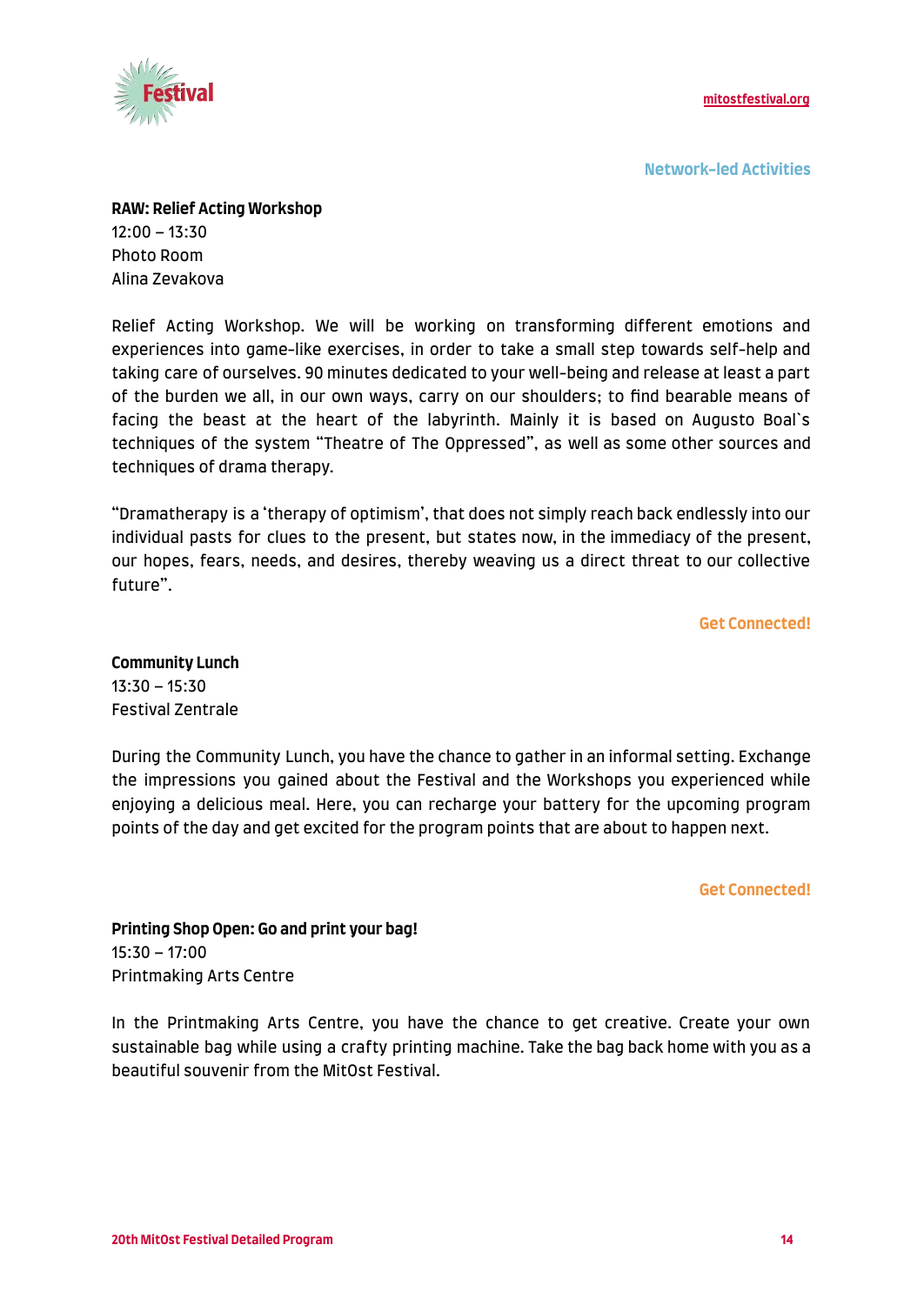

**Network-led Activities**

#### **Radical Presence: Navigating Stress Responses in Social Transformation**

15:30 – 17:00 Center for Creativity Christa Cocciole

The world has changed so profoundly in the last 2,5 years. The pandemic and current war(s) are on top of all the urgent realities we face, such as climate change, social injustices and inequalities, to name a few. It is more important than ever to learn how we as individuals can develop and strengthen our embodied capacities to be present with all that is moving within us, while connecting with others, in order to make a greater social impact. The challenges we have now and which lay ahead are too big to face alone. When we theoretically as well as physically experience how our inner and outer awareness is linked, it can become a source of transformation and connection to take collective action in the world without burning out. Let's co-create and fine-tune our inner compass in order to navigate social transformation with resilience.

**Network-led Activities**

**City Walk with IMZ - Meet Slovenias NGOs** 15:30 – 16:30 Meeting Point: Festival Zentrale

In the City Walks, engaged Slovenian NGOs will show you around the city of Maribor, present their projects and tell you about their fields of activity. In those walks, you have the chance to connect to international networks, elaborate questions and get insights into their work.

#### **Network-led Activities**

**Let's Stay in Touch, Central Europe - Postcards from Maribor**  $15:30 - 17:00$ Festival Zentrale Marta Kanarkiewicz

Join us at the craft table in the Festival Zentrale if you feel creative and want to make postcards from Maribor! You can then send them to your friends or colleagues back home. The "Let's stay in touch, Central Europe" project is a collaboration between MitOst and Bosch Alumni Network, therefore we particularly warmly invite all Bosch Alumni Network members who would like to send postcards to colleagues based in Central Europe. However, everyone is welcome and encouraged to get their hands on the creative materials!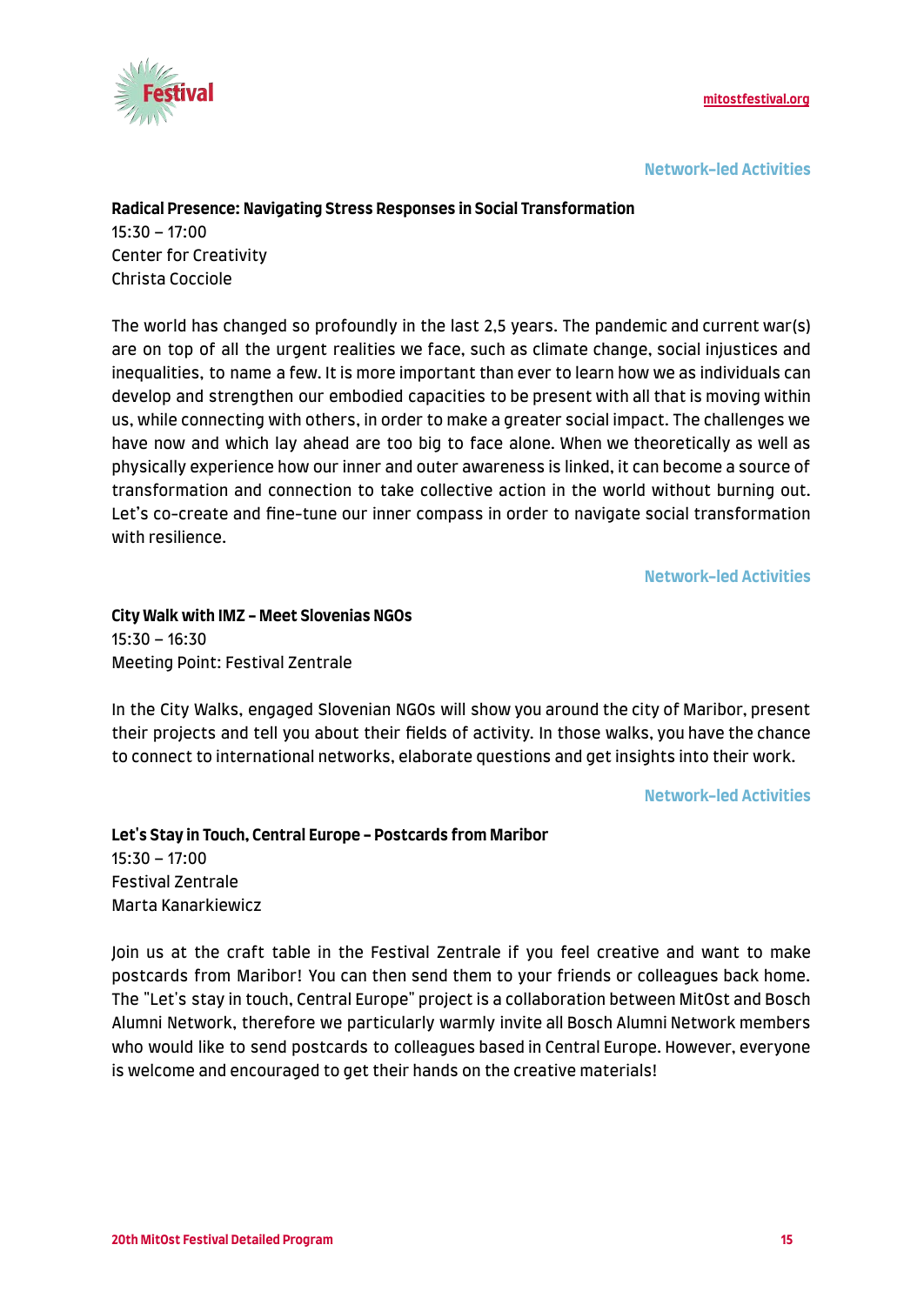

**Network-led Activities**

**Meet, explore, create...music!** 15:30 – 17:00 Festival Zentrale Maja Curcic

I am a music composer and teacher, who for the last 12 years used music to promote equality, solidarity and intercultural learning. The aim of the session is to help participants of the festival get to know each other, explore and relax through the musical activities. This session is not meant for musicians, but for everyone who enjoys music and likes to sing. Through the series of playful activities, choral singing and talking, we will be engaged in intercultural and interpersonal learning.

#### **Network-led Activities**

**20 Lessons from the Past for Today – How to Resist Modern-Day Authoritarianism** 15:30 – 17:00 Photo Room Fabius Wittmer

Putin, Trump, Lukashenka and Erdogan show us: Again, we are facing a real and present threat to democracy. But our one advantage is that we might learn from the past, especially from the darkest moments in 20th-century history. Thus, in the workshop, we will have a look at 20 lessons from the 20th century that the American historian Timothy Snyder has identified and adopted to the circumstances of today. They are a guide on how every single person in civil society can contribute to resisting modern-day authoritarianism. We will discuss these lessons, illustrate them with examples of our own lives, think of ways how to integrate these lessons into our and other's everyday life and how raise awareness for these lessons in civil society in general.

#### **Network (Re)connecting Sessions**

**MitOst Mosaic - Harvesting Session** 17:30 – 19:00 Festival Zentrale Andreas Knoth, Linnéa Mühlenkamp, Rasha Shaaban

The MitOst Mosaic harvesting session serves as a space to share your experiences and collect your findings from the MitOst Festival. Here, the questions that arose during the MitOst Mosaic inquiry session and during the Festival will be elaborated. This harvesting session enables the development and thriving of the MitOst Community, having all the inspiration and ideas of the last Workshop days in mind.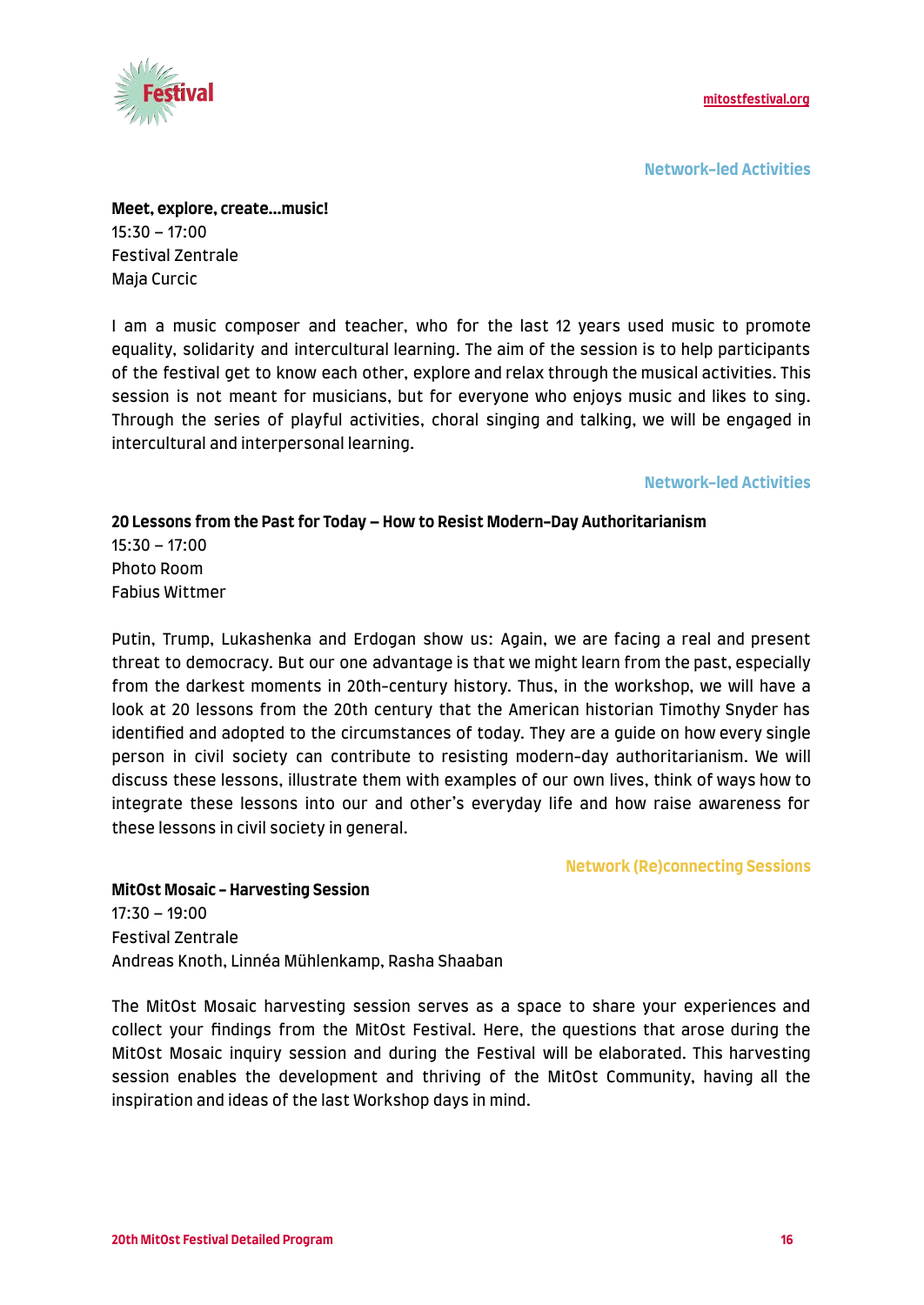

**Living Courtyards**

**Museum for Peace Workshop**

19:00 – 20:00 Museum of National Liberation Maribor

At the workshop, you will learn about the consequences of prejudice stemming from negative cultural stereotypes and social inequalities, the self-interest of rights, which are often the product of privileged elites who, when exercising their rights, forget about "others" and along the way often violate the ethics of equality and justice. We will look for parallels with the past of the domestic environment, which has suffered the consequences of the unacceptable violation of human rights and the situational hardship of exiles (educated, priests, culturalists, ...) and will consider the problem of migration, the syntagma of the "foreigner" against its own will at the intersection of human rights and practices that constantly challenge the latter. The workshop will be held in English.

**Community Meeting**

**Reconnect with THK Community**  $19:00 - 20:00$ Theatercafé - Gledališka Kavarna

Do not miss the opportunity to reconnect with each other in a cosy and relaxed atmosphere. This meeting is for THK facilitators, coordinatrs, alumni and friends.

**Community Meeting**

**Lektorenprogramm Community Meeting** 19:00 – 20:00 Meeting Point: Festival Zentrale

The Lektorenprogramm came to an end, but the Network is alive and should live on! How? We invite you to exchange ideas with us and gather at an informal dinner.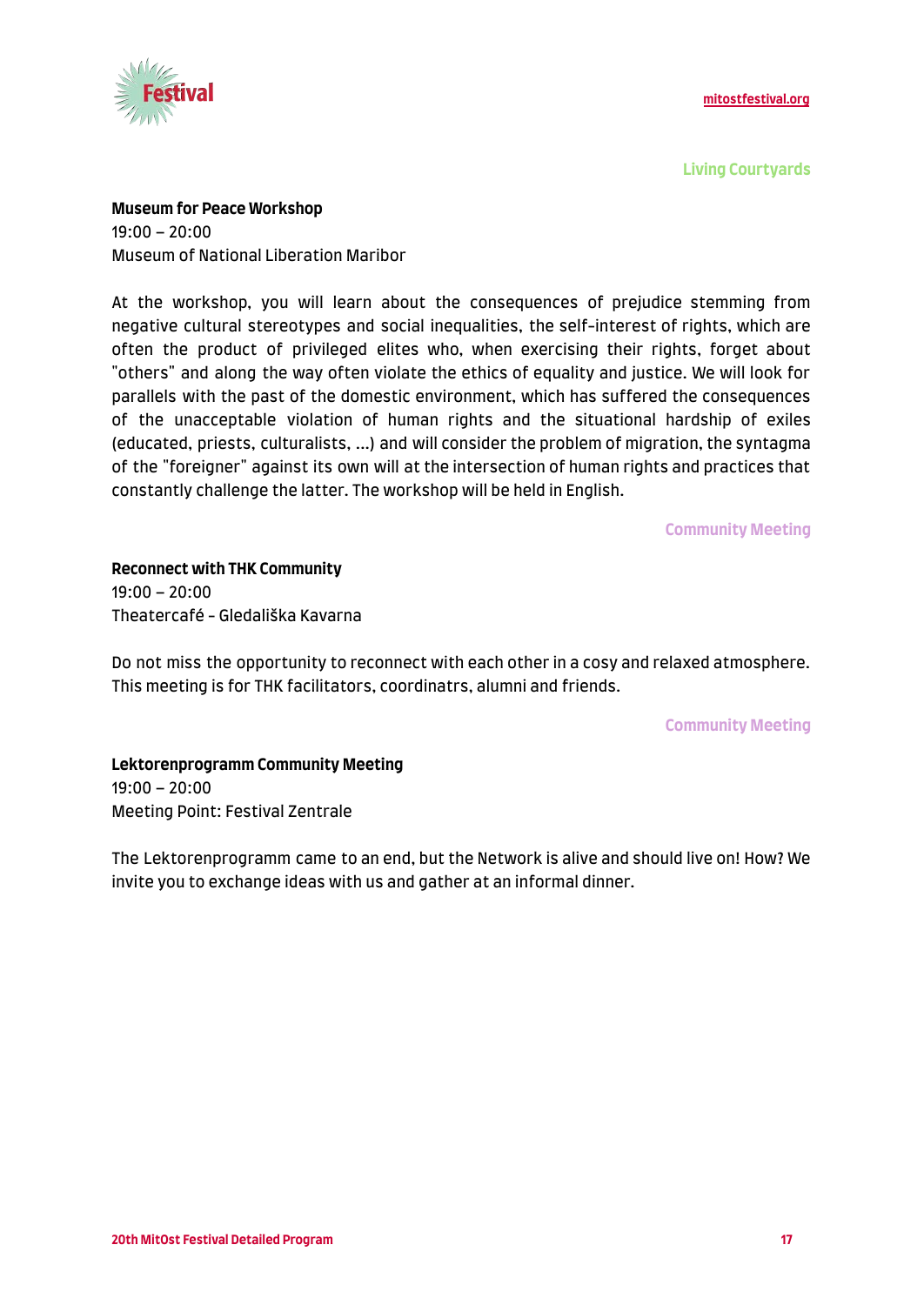

**Living Courtyards**

#### **Designer Clothing Exchange by Miricota**

20:00 – 21:00 Tyrševa ulica 12

Clothing exchanges are becoming more common, and people are increasingly aware that it is better to exchange clothes than to buy new ones, thus putting an additional strain on the environment. This time, Miricota invites you to a custom-made clothing exchange: bring with you custom-made or designer unique clothes hanging somewhere in your closet, because you have either outgrown them or no longer fit your character. You can swap them for another piece of clothing. The musical base will be taken care of by Miri's neighbour, Danijel Marinič.

#### **Festival Staples**

#### **Tombola**

 $20:00 - 21:00$ Astoria Café

Like every year, we will have a Tombola at the MitOst Festival.

The Tombola is a chance to connect with other Festival participants in a playful and informal atmosphere. To participate you need to bring a small gift and buy a lot at the Zentrale. On 24 June in the evening, we will see who gets lucky in our infamous Tombola night!

Keep an eye out for our MitOst team selling lots at the Info Desk in the Festival Zentrale. By buying many lots you increase your chances to win more gifts and also help by supporting great projects as 100% of the proceeds will go into the funding pot for the member's projects in the next year. **Please remember, to bring a small gift with you if you want to participate.**

**Get Connected!**

**Relaxed Evening Together** 21:00 – 23:00 Astoria Cafe

Spend the rest of the evening together in the cosy and informal atmosphere of the Astoria Cafe in the heart of Maribor. You can show each other your newly won Tombola gifts and enjoy conversations with other Festival participants while having a beer or a wine.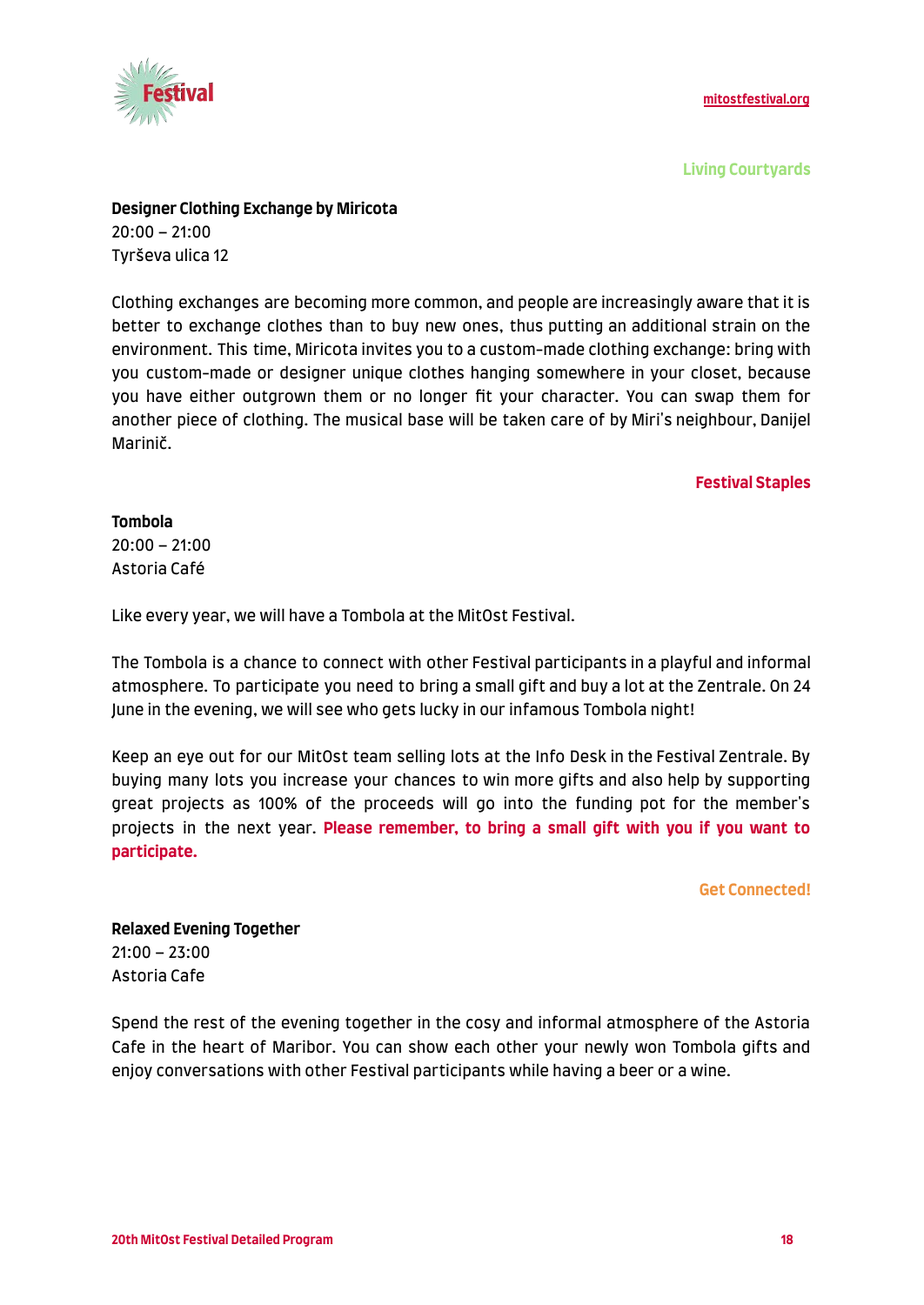

# **Saturday, June 25**

**Get Connected!**

**Open Community Café** 09:00 – 20:00 Festival Zentrale

The Festival Zentrale marks the heart of the MitOst Festival and serves as a space for (re-)connection and creativity. The Open Community Café will take place **from Thursday to Saturday from 9:00 - 20:00** in the Zentrale and is thought to be an informal gathering space. Here, you can connect in an open setting with other participants and shape the space with your creative imagination. At the Festival Zentrale, you will have the chance to get to know other MitOst Festival participants and exchange your ideas. You can use the Open Community Café as you like: have a coffee at the Café, get creative at the craft station or leave your mark on the Community Mural.

**Network-led Activities**

**Pop-Up Session** 10:00 – 11:30 Center for Creativity

**The Pop-Up Sessions serve as space for spontaneous Workshop and Community activity ideas.** Please register your idea at the Info Desk in the Festival Zentrale. We encourage you to register early so that other participants have the chance to get informed about your planned session. Feel free to get creative!

**Living Courtyards**

**Space - Body - Breath - Voice Workshop** 10:00 – 11:30 Krekova ulica 4

At the workshop you will learn about the playful approach of opening the senses, invigorating the body and relaxing the mind. With the help of breathing, movement and singing techniques, you will invite freedom into the body and give it space to spread the inner landscape broadly with each breath and to exhale the courtyards with our presence. The method in us promotes different physical, emotional and mental dynamics, which will be our internal compass for exploring all hidden corners.

You will be led by Katarina Kušar (Soma Breath respiratory techniques), singer and singing teacher Urška Gajšt and Katja Beck Kos, certified "dance alchemy teacher".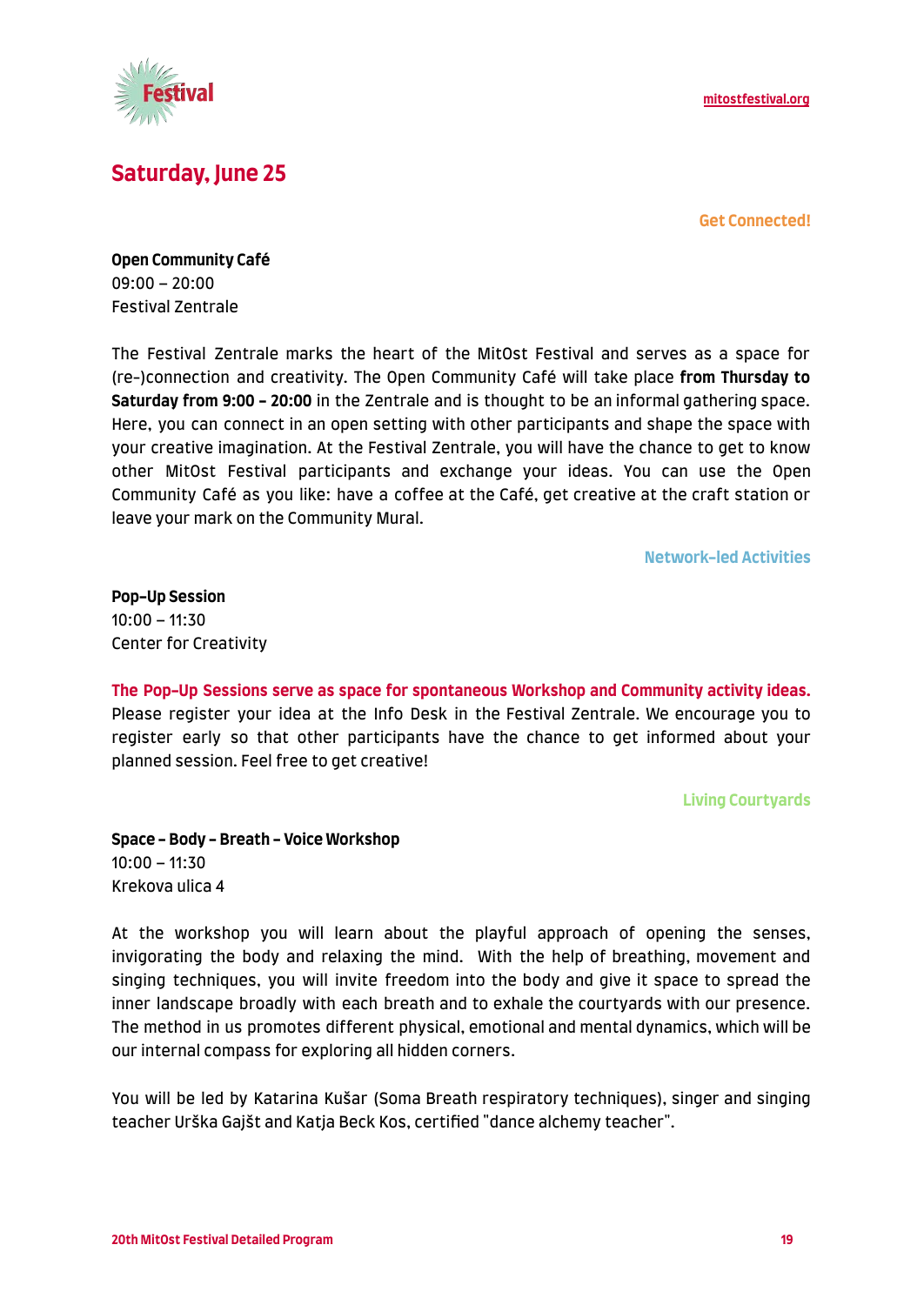

**Festival Staples**

**Football Tournament** 10:00 – 12:00 Meeting Point: Hotel Tabor

We carry on the old tradition – the footballs will roll yet again this year. Just as in recent years, different teams will compete for the Cup of Friendship at the Football Tournament. If you want to collect and register a Football Team, please contact **[Tino Rasche](mailto:tinorasche@gmx.de)** prior to the Festival. **Please don't forget to bring your sportswear and everything else you need for this such as water bottles and a towel**. Come and support the teams, make some noise and cheer them on!

#### **Network-led Activities**

**Let's Talk Self-Care Strategies for Ourselves and Our Organizations** 12:00 – 13:30 Cloud Room Emily Miki

Emily will facilitate a Creative session with 20 –30 participants sitting in a Circle in a green airy area where you will have informal conversations on how we have and what we are currently doing as Self-care activities and practices for ourselves and at our different organizations. The activities shared will be mapped out and together we will co-create, propose and identify new practices and innovative ways to promote our well-being and the well-being of our organizations.

#### **Network-led Activities**

**Gelli Printing** 12:00 – 13:30 Festival Zentrale Adina Constantin

Gelli printing known as mono-printing uses a press to transfer the colours from the plate to the paper. In this case, the plate is made of a mix of gelatine and glycerine. The plate consists of 3 ingredients: gelatine, water and glycerine. For printing, it could be used soluble engraving ink, acrylics, oil-based ink, or oil paints (but it can soften the plate). It could be used for textile colours, but it needs to be dense so that it can be spread on the plate. The same rule applies to watercolours, they can dissolve the plate.

After each printing, use wet wipes / antibacterial gel to wipe the plate, but it is not necessary if you want to create new shapes and patterns. It can also be cleaned with dishwashing detergent and lukewarm water, although it melts easily under running water.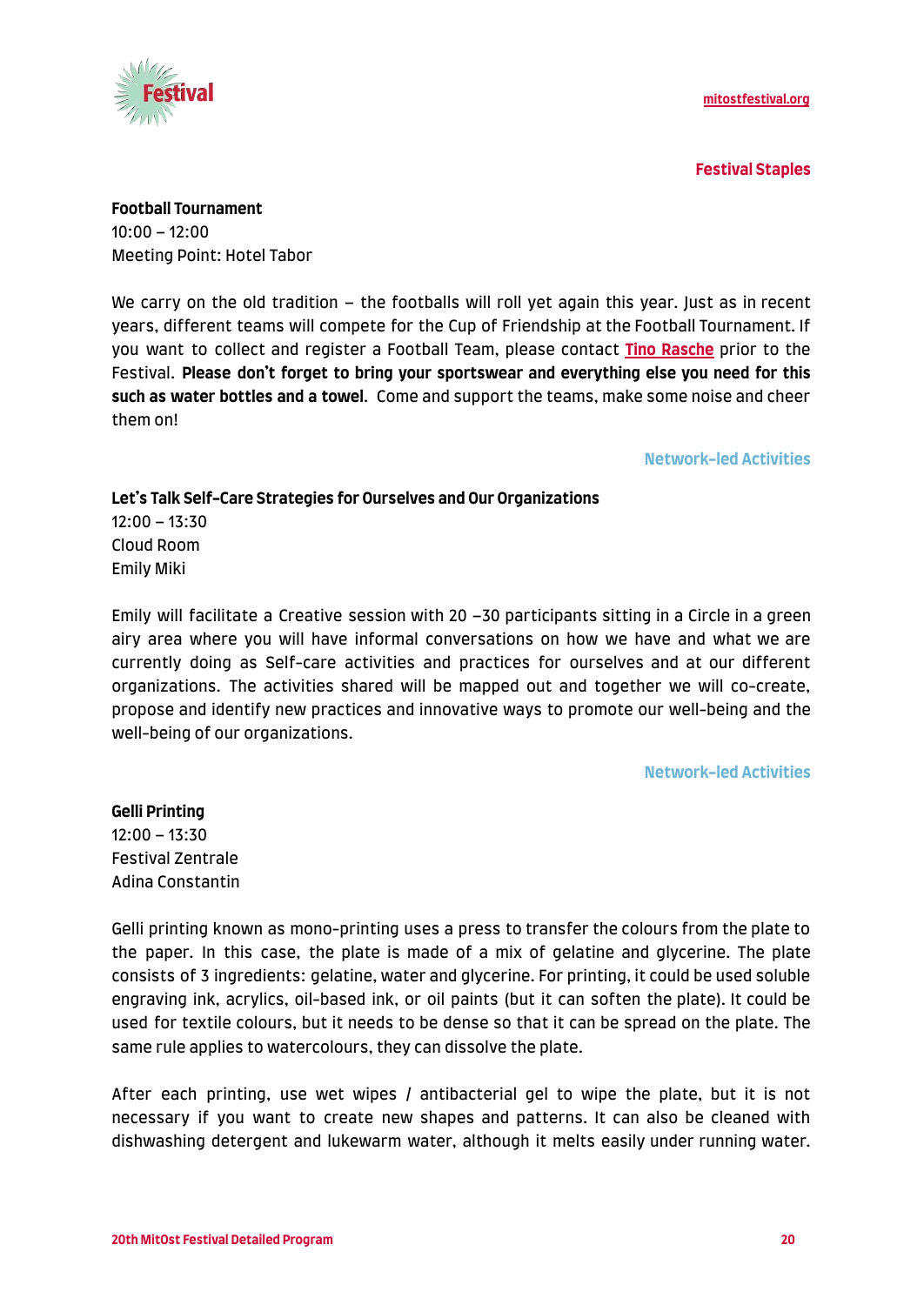

The best part of this plate is that it could be recycled just by melting it and letting it dry in a tray again.

**Community Meeting**

**(Re-)organizing THK Community** 12:00 – 15:00 Photo Room

**This meeting is for THK-Community members only!** In this meeting, you will get an update from the three community hosts on what happened in the last two years and we will discuss how to continue with the community in concrete.

#### **Get Connected!**

**Community Lunch** 13:30 – 15:30 Festival Zentrale

During the Community Lunch, you have the chance to gather in an informal setting. Exchange the impressions you gained about the Festival and the Workshops you experienced while enjoying a delicious meal. Here, you can recharge your battery for the upcoming program points of the day and get excited for the program points that are about to happen next.

**Community Meeting**

**Civil Society Cluster Outlook into the Future** 15:30 – 17:00 Piano Room

Civil Societies around the world are constantly occupied with burning topics, demanding them to act quickly and stay agile. During this session, we would like to together explore how the Civil Society Cluster of the Bosch Alumni Network can ensure to keep fulfilling its role as an important knowledge and practice exchange platform. Which topics should be our focus in the next months and years? How can we develop them together?

**Please join the session if you are or want to become a member of the Bosch Alumni Network Civil Society Cluster and are interested in the current global challenges.**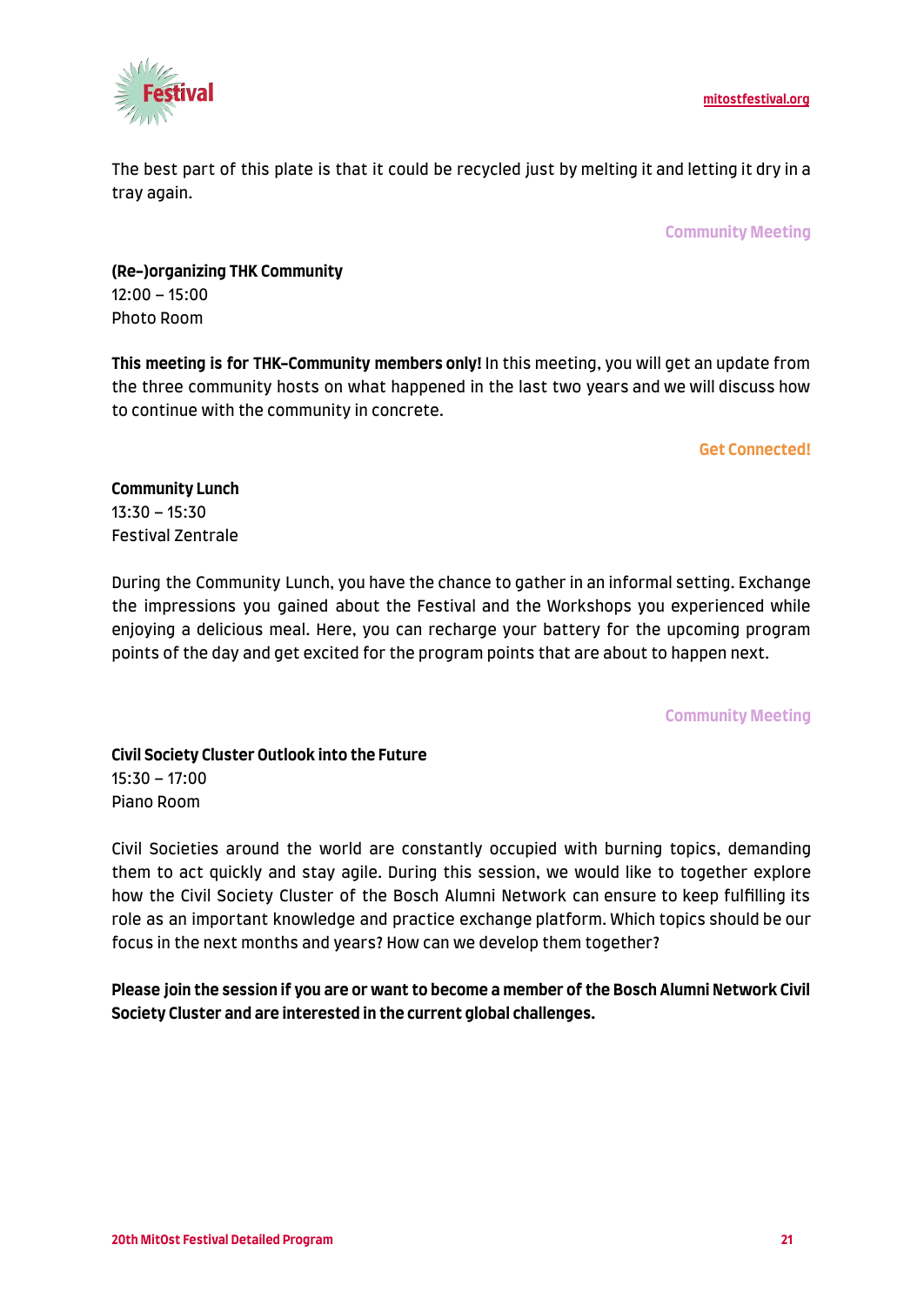

**Network-led Activities**

#### **Linocut Printing**

15:30 – 17:00 Festival Zentrale Adina Constantin

This technique implies carving a pattern into linoleum that can be printed on paper or textiles surface. Instead of linoleum, it could be a rubber or vinyl plate. Before carving the surface, it could be used an image transfer on the plate. The printed image should be soaked in diluent so that it could be transferred. For the transferring part, there are also other options, such as using tracing paper and charcoal to get the shapes wanted by tracing the shapes from an image, and after by drawing with charcoal the other part of the sheet, and when again tracing on the linoleum, this would be transferred on the surface.

After carving the linoleum plate, the plate is inked and then printed on paper. The process can be repeated countless times, and the pattern on the board can be adjusted to create new patterns.

**Network-led Activities**

**Treasure Hunt – Diversity** 15:30 – 17:00 Festival Zentrale Tino Rasche & Sebile Yapici

What does diversity look like in Maribor?

Grab your flyer at the Zentrale, go for a walk and talk to the people you meet, and observe the surroundings: where do you feel different cultures, and where do you experience intercultural encounters. Take pictures, notes, drawings… There will be little tasks, but no need to stress, most importantly walk with curiosity in your eyes and an open heart.

In the session, you will have the chance to present the findings of your walk and we will present a handbook that we prepared for a MitOst program on intercultural learning with teachers in China (where this treasure hunt is adapted from). There will also be time to discuss, how diversity can help a community to build resilience.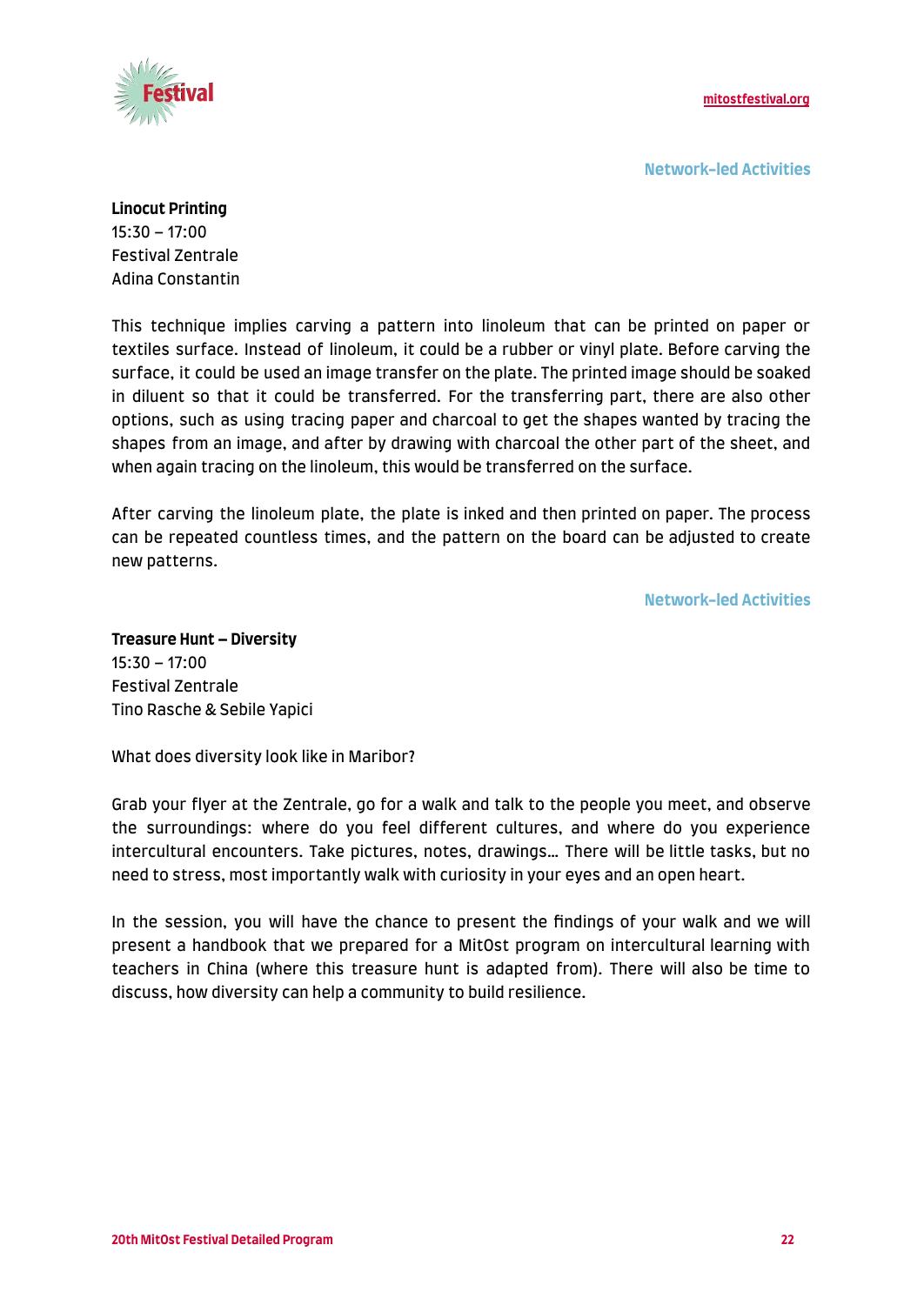

**Network-led Activities**

#### **City Walks with Pekarna – Meet Slovenian NGOs** 17:30 – 18:30 Meeting point: Festival Zentrale

In the City Walks, engaged Slovenian NGOs will show you around the city of Maribor, present their projects and tell you about their fields of activity. In those walks, you have the chance to connect to international networks, elaborate questions and get insights into their work.

**Get Connected!**

#### **Printing Shop Open: Go and print your bag!** 17:30 – 19:00 Printmaking Arts Centre

In the Printmaking Arts Centre, you have the chance to get creative. Create your own sustainable bag while using a crafty printing machine. Take the bag back home with you as a beautiful souvenir from the MitOst Festival.

**Living Courtyards**

#### **How the String Saved the World – Theatre for Children** 18:00 – 19:00 Tyrševa ulica 12

The show "The String that saved the World" evokes the traditional way of telling stories with the help of string figurines. The narrative stems from rich Inuit mythology and takes children from the creation of the world to the present day. All this time, the coexistence of humans with nature is accompanied by Kalupaliki, creatures from Inuit mythology with green skin and long claws, half fish, half-human.

Kalupalikis protect nature and ensure the balance between it and man, and with their threat, they warn how dangerous it is to break that balance. Through an ancient fairy tale, the show urges viewers to be aware of the dangers posed by climate change and to think about what they can do to avoid it.

**Living Courtyards**

#### **Courtyard Rock'n'Roll - Ukulele Concert**  $20:00 - 21:00$ Krekova ulica 4

NoStress Urkestra and KUD Coda's mentors will fill our courtyards with acoustic rhythms and ukulele melodies. Equipped with your favourite poets, you will be able to draw your memories of campfires and seaside romance while singing the songs of youth.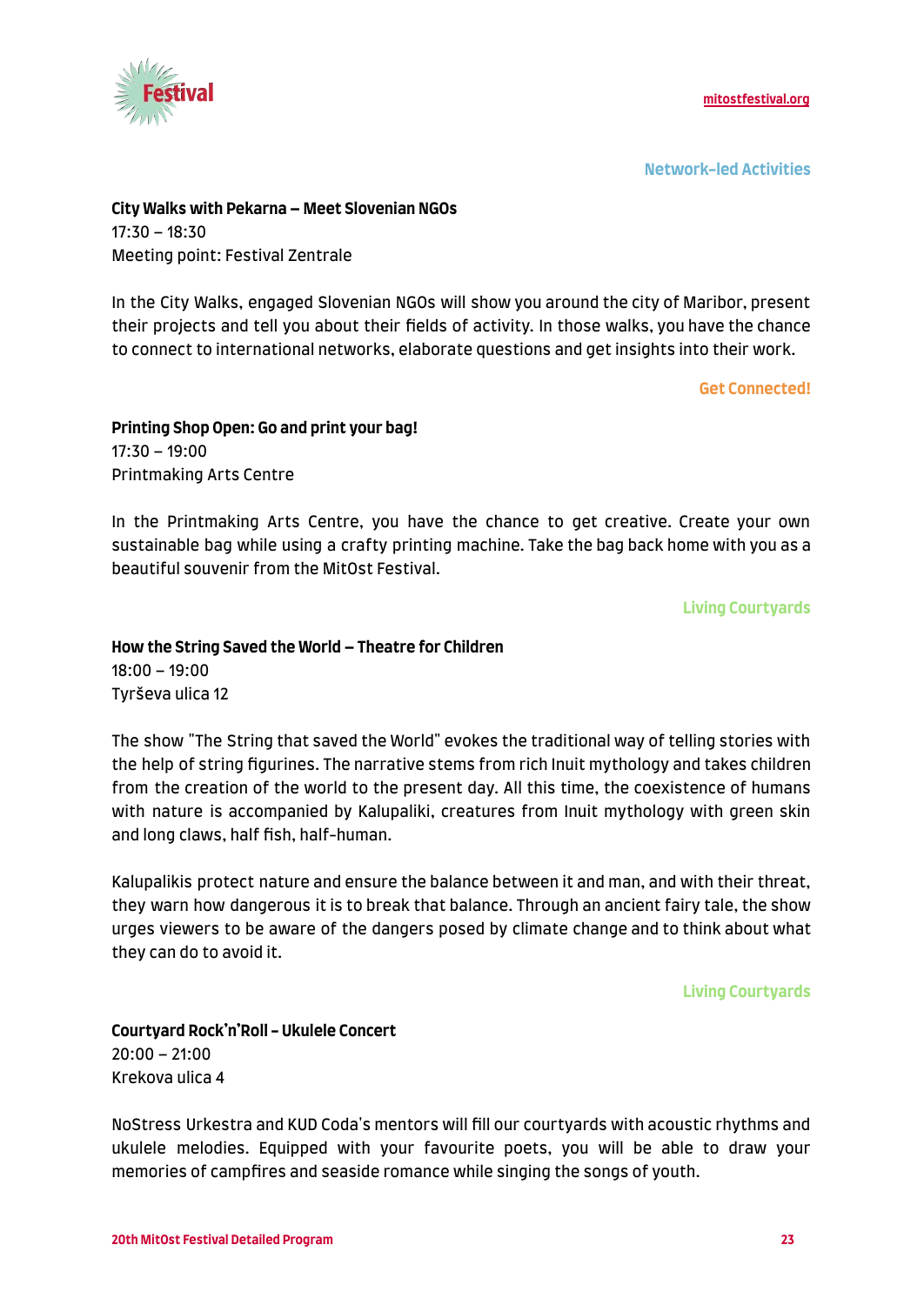

**Living Courtyards**

**Urkška Gajšt and Igor Beget, Concert** 20:00 – 21:00 Gosposka ulica 11

Urška Gajšt and Igor Bezget have co-created music through various authorial projects and ensembles for more than a decade. Always devoted to current inspiration, they encroach on the variety of different musical cultures and create a natural sound conglomerate of poetry, voice and strings.

**Get Connected!**

# **Piramida Sunset Walk**

21:00 – 22:00 Meeting Point: Festival Zentrale

Enjoy a summerly and romantic walk around Maribor while watching the sunset. Spend the last evening of the Festival together with your dear friends from the MitOst Community.